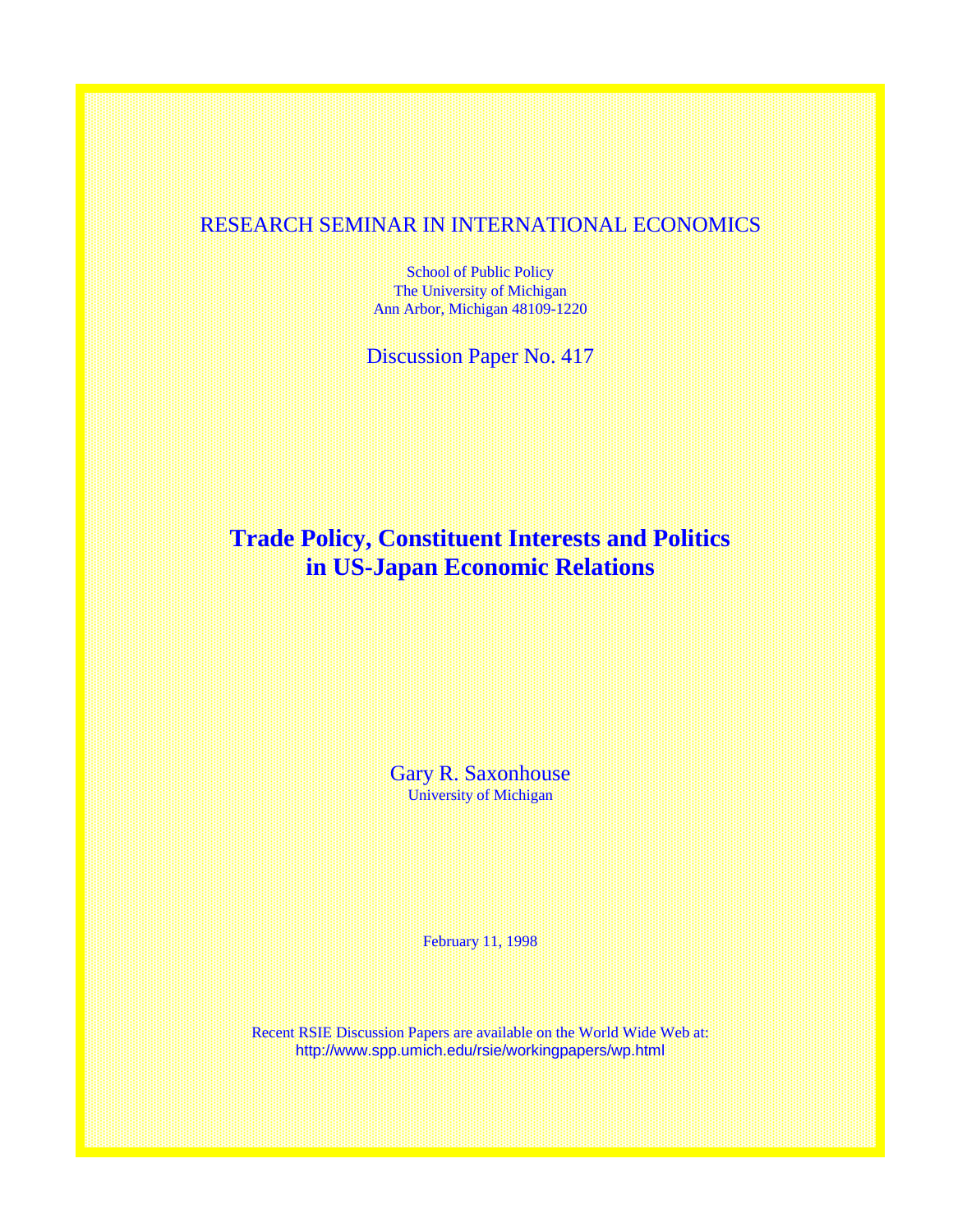#### **Trade Policy, Constituent Interests and Politics in US-Japan Economic Relations**

*Gary R. Saxonhouse*

#### 1. INTRODUCTION

A change in trade policy in a country changes the payoffs to export and import competing industries at home and abroad. These changes are likely to have political ramifications (Grossman and Helpman, 1994). There is a vast literature analyzing the economic consequences of trade policy changes.<sup>1</sup> This literature is as old as the academic study of economics itself. There is a much smaller but growing literature by economists studying the political impacts of trade policy changes. These two literatures studying the consequences of trade policy changes have empirical, as well as theoretical components.2

It is only within the past dozen years that economists have begun to use equity market data to analyze the consequences of trade policy changes (Hartigan et al., 1986). To date, virtually all this equity market literature has assessed only the impact on the home country of trade-policy changes. Almost no attempt has been made to use equity-market data to simultaneously assess the impact of policy changes on the welfare of trading partners.<sup>3</sup> Nor has this equity market literature attempted to evaluate the impact of trade

GARY R. SAXONHOUSE is Professor of Economics at The University of Michigan, Ann Arbor.

<sup>&</sup>lt;sup>1</sup> For a recent set of contributions, see Feenstra (1997).

 $2\text{ See}$ , for example, the early survey by Leamer and Stern (1970).

<sup>&</sup>lt;sup>3</sup> An exception may be Saxonhouse (1997).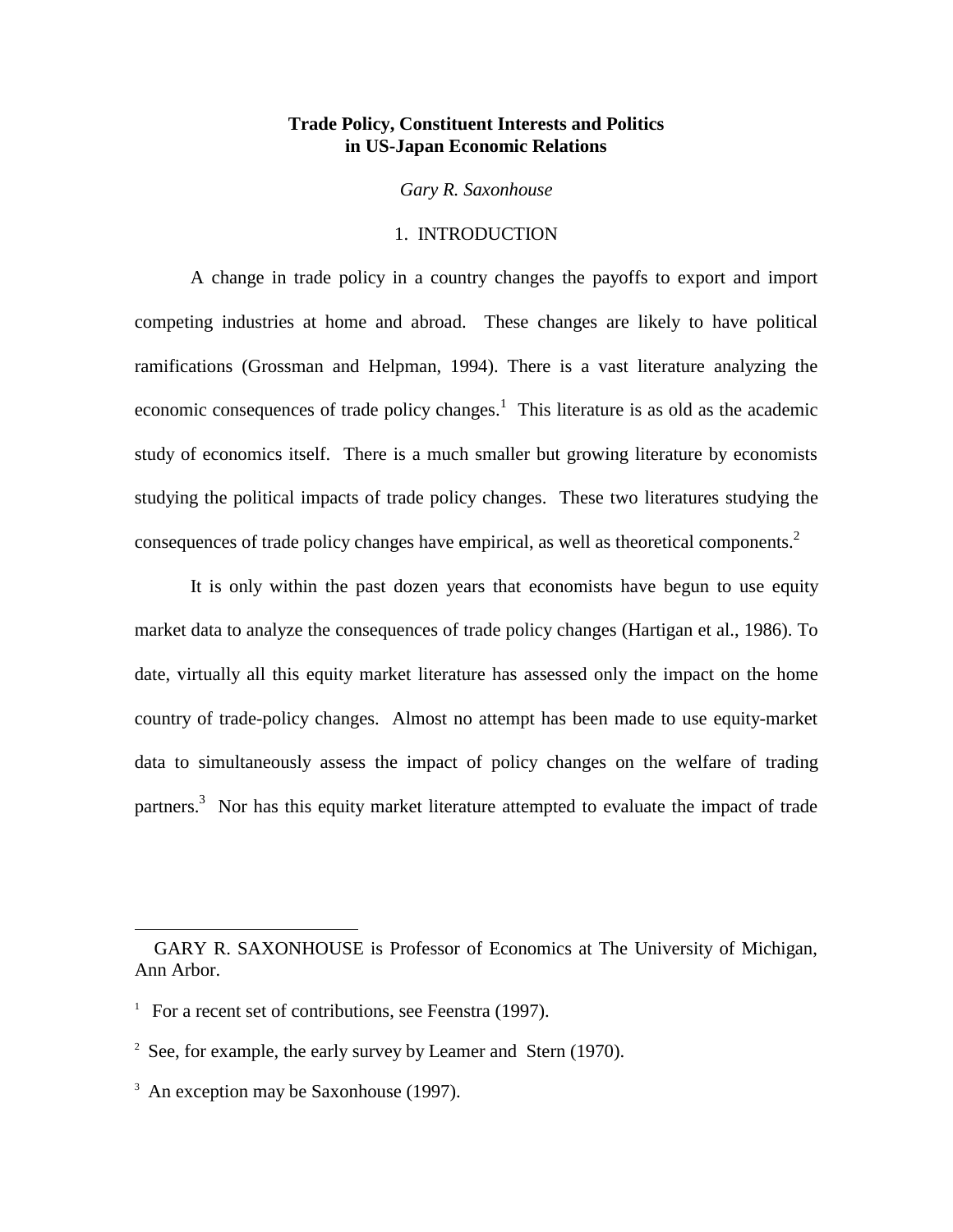negotiations.<sup>4</sup> This paper will attempt to work in both these neglected areas by assessing the impact on the value of selected equities in the United States and Japan of: (1) the enactment of the so-called "Super 301" legislation; (2) the inclusion of a significantly strengthened Dispute Settlement Mechanism in the final Uruguay Round Agreement; and (3) the Japan-U.S. Automobile Agreement of June 1995. In addition, the domestic political impact of operating in the post-Uruguay Round international economic environment will be examined by evaluating the results of the Japan-U.S. Automobile Agreement using evidence from the Iowa Presidential Stock Market (Forsythe et al., 1991).

#### 2. THE EVENTS

## *a. Event 1 - The Super 301 Clause of the Omnibus Trade and Competitiveness Act of 1988*

The Super 301 Clause of the Omnibus Trade and Competitiveness Act of 1988 changed existing trade law by requiring the United States Trade Representative (USTR) to identify countries that have a "consistent pattern of trade barriers and market distorting practices." Having identified these countries, the USTR is now required to enter into negotiations with them to remove all such practices within 15 to 19 months. Failing agreement, Section 301 cases begin. Any settlement reached must provide for the complete elimination of major barriers within three years. Super 301 also provides that while it is the USTR instead of the President who decides retaliatory measures, the President can block final retaliation by invoking national economic or security

<sup>4</sup> For many years, this has been the province of computable generated equilibrium modeling. See, for example, Brown et al. (1992).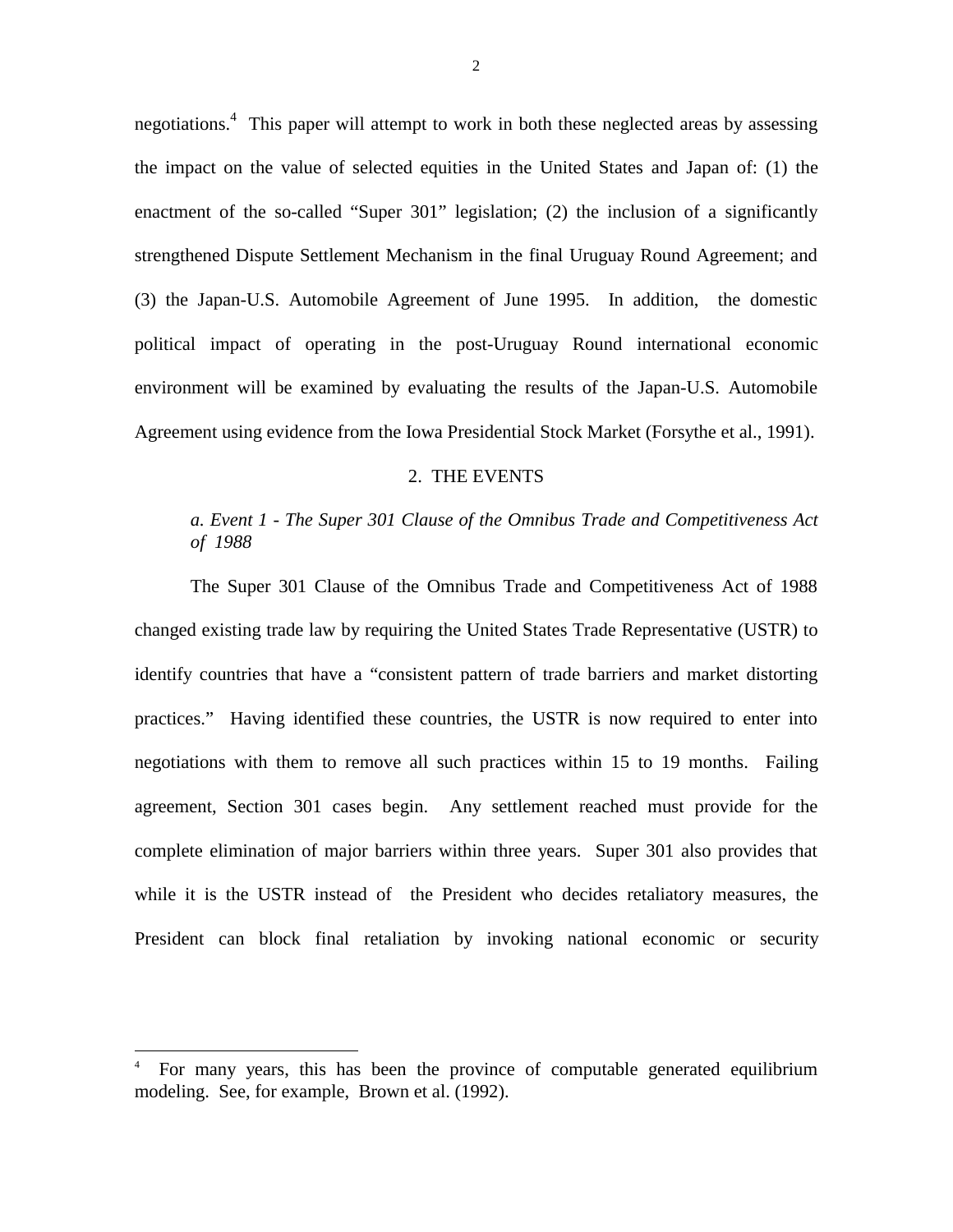considerations.<sup>5</sup> Previous trade legislation allowed, but did not require the USTR to initiate Section 301 cases. Nor did previous legislation require such a strict time table (Elliott and Richardson, 1997). Previous legislation also had a much narrower definition of unfair trade practices.<sup>6</sup>

Super 301, like the Omnibus Trade and Competitiveness Act itself, has a complicated legislative history. It arose, on the one hand, out of a desire to put the onus on trading partners to reduce the bilateral imbalances between them and the US. On the other hand, it built on a decade long effort to amend the Trade Act of 1974 to strengthen Section  $301<sup>7</sup>$ 

In 1986, Richard Gephardt, then Majority Leader of the US House of Representatives, proposed that countries having chronic bilateral trade surpluses with the United States be required to lower them by 10% a year. This proposal was widely criticized. If the overall U.S. trade imbalance reflects insufficient domestic savings relative to domestic investment, requiring trading partners to reduce their bilateral surpluses, in the absence of any U.S. adjustments, will simply lead to the shifting of these bilateral surpluses from one U.S. trading partner to another (Saxonhouse, 1986).

<sup>&</sup>lt;sup>5</sup> The Super 301 Clause had a sunset provision of three years, but the process was restored during the Clinton Administration by executive order.

<sup>6</sup> Super 301 expands the definition of actionable unfair trade practices to include lack of market reciprocity, export targeting, toleration of cartels, diversion of exports and restrictions on technology transfer.

 $\frac{7}{1}$  For example, it is only since 1984 that the USTR has had the power to self-initiate Section 301 cases without a private-sector plaintiff. This authority was not provided for in the Trade Act of 1974.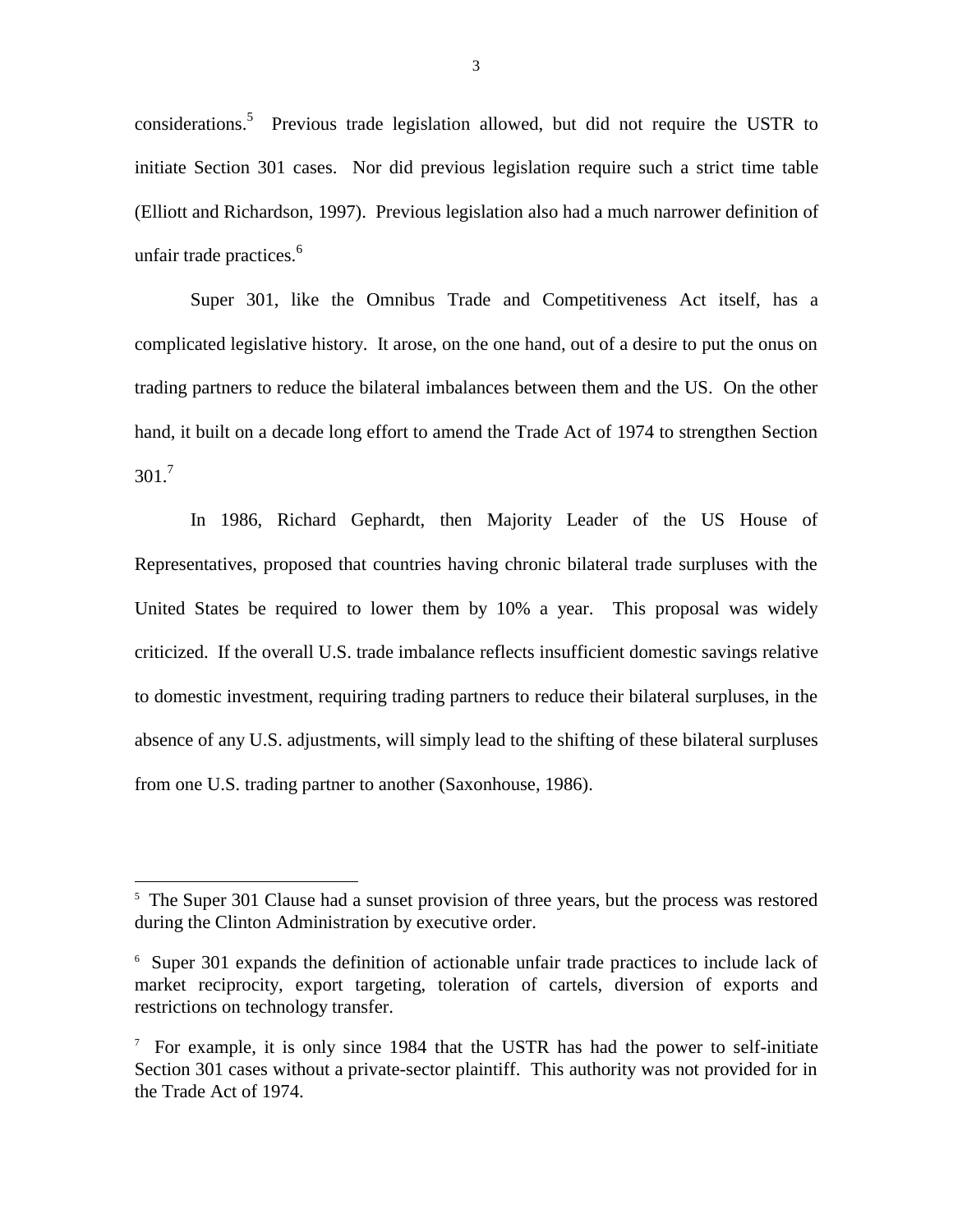The Gephardt Amendment (to the Trade Act of 1974) was effectively dead by the time the Ways and Means Committee of the U.S. House of Representatives finally debated it on November 10, 1987 (Lambsdorff, 1988). In its place, the Senate Finance Committee, in consultation with the Ways and Means Committee, crafted Super 301. By early January, 1988, all the major provisions that would be included in the legislation finally passed were already present (Brookes, 1988).

Ironically, even as Super 301 emerged from the Senate Finance Committee deliberations, Majority Leader Gephardt's presidential campaign was ending. This left Super 301 without an advocate among the major presidential candidates in  $1988$ .<sup>8</sup> This changed in March, when Governor Dukakis, in advance of the Michigan primary, altered his previously stated position and announced he would support Super 301 (Brookes, 1988). With Dukakis having changed his position, Vice President Bush prevailed upon the Reagan White House to base their opposition to the Trade Bill reported out of Congress exclusively on the provision requiring 60 days notice for plant closings and major layoffs. No emphasis would be placed on concerns about the Super 301 provision.

The period between early May, when the new Trade Act was first sent to the President, and August  $7<sup>th</sup>$ , when the White House finally agreed to a different version of the bill was characterized by intense lobbying. Following President Reagan's veto of the first version of the bill sent to him in late May, the House of Representatives voted to override. As expected, the effort to override failed in the Senate. In the weeks that

 $\overline{a}$ 

<sup>8</sup> When the Omnibus Trade and Competitiveness Act was finally passed by the Senate, Majority Leader Gephardt voted against it arguing in its final form it had strayed too far from his original conception. See Wechsler (1988).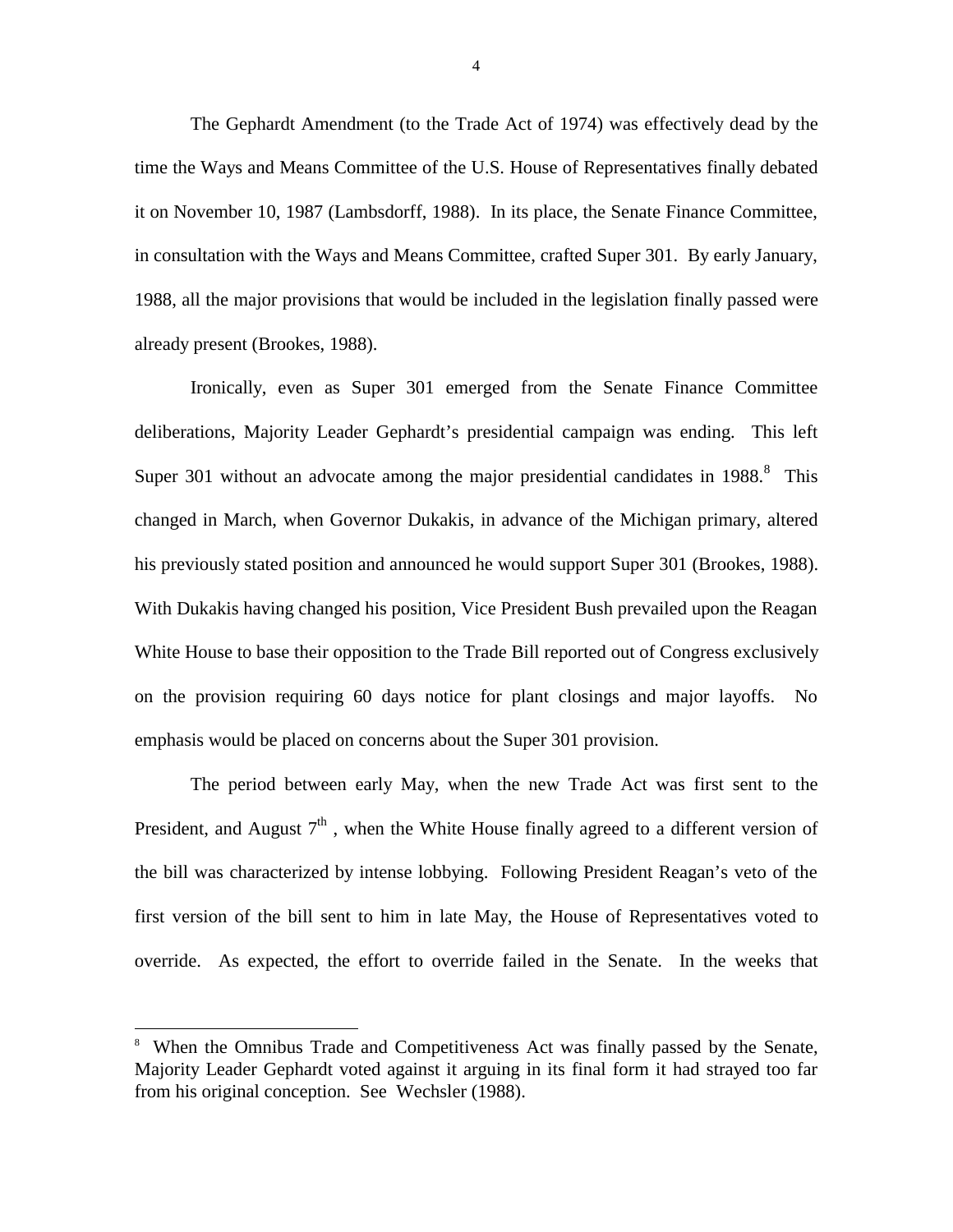followed, whether Congress and the White House could agree on a Trade Bill at all remained in doubt (Swoboda, 1988).

While, as the Bush campaign intended, the focus of debate on the Trade Act was primarily on the plant-closing provision, public discussion of Super 301 also continued. Senator Danforth (R., Mo.) argued, "The underlying theme of the bill is reciprocity.... The 'Super 301' provision of the bill provides us with a consistent means of addressing unfair trade practices." In contrast, Senator Evans (R., Wa.) complained, "Any time you shrink that [flexibility], I think you're acting in a way detrimental to American general interests and also, specifically you're probably going to end up harming America's most competitive industries because other nations will clearly retaliate against the only industry they can, and those are the ones which are penetrating their markets, which are our most successful industries."<sup>9</sup>

U.S. trading partners were also quick to denounce Super 301. Japan's Minister of International Trade and Industry, Hajime Tamura, went so far as to brand the provision "racist" (Harbrecht et al., 1988, p. 42). Otto Lambsdorff, the former German Minister of Economics, complained, "The Gephardt Amendment was designed to compel the surplus countries, among them the Federal Republic of Germany, to cut their trade surpluses with the U.S. by 10% a year, but the Senate proposal for … Super 301, which has been adopted in its place, is no less unpalatable to America's trading partners" (Lambsdorff, 1988).

On August 23, 1988, after prolonged negotiations between the White House and the congressional leadership, President Reagan finally signed the Omnibus Trade and Competitiveness Act of 1988 (Preeg, 1995, p. 78).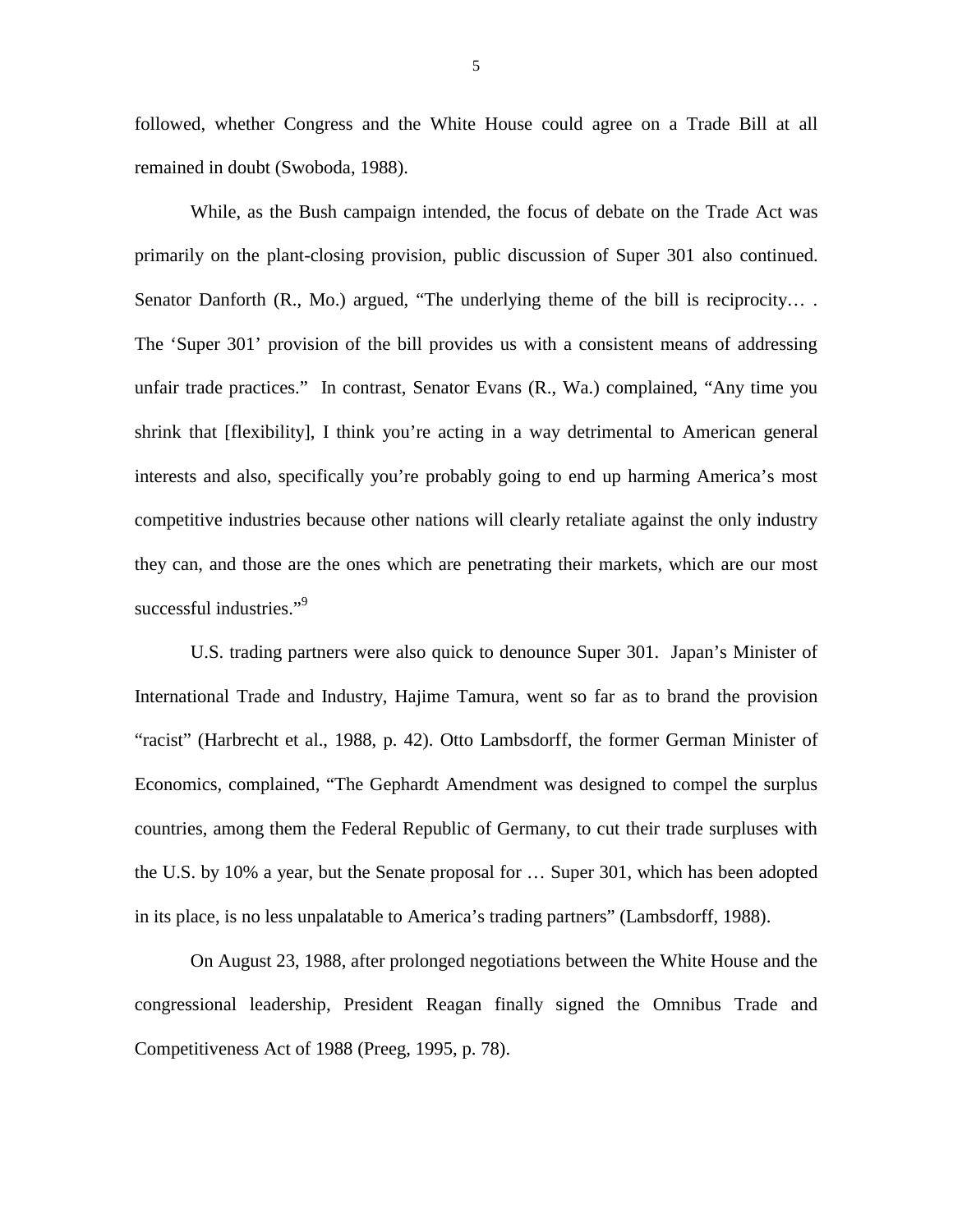#### *b. Event 2 - The World Trade Organization's Dispute Settlement Mechanism*

It is widely agreed that the revised Dispute Settlement Mechanism (DSM) is the most important part of the new World Trade Organization (WTO). Indeed, many believe that the revised DSM is the most important result of the entire Uruguay Round (*Inside U.S. Trade*, 1993c, p. 6). Many also believe that but for the enactment of Super 301, a revised DSM would have been no more part of the Uruguay Round than it was part of the Tokyo Round (Preeg, 1995, p. 78).

The critical element of the revised DSM is the absence of single country veto power to block the formation of a dispute settlement panel or the adoption of panel findings. As the old GATT mechanism had evolved, veto power was held even by the accused party. Now panels go forward and panel findings get adopted unless the WTO Council decides otherwise by consensus (Jackson, 1994). This is the polar opposite of the older *modus operandi*. At the same time, under the revised DSM, an appellate review procedure is available upon request by one of the parties to the dispute, and a three-member appellate panel may uphold, modify or reverse the findings of the original dispute panel (Preeg, 1995, p. 208). Other important elements of the revised arrangements include a tightening of procedures to insure prompt findings by dispute panels and the provision for crossretaliation. Unlike the old GATT mechanism, a violation in one product area can be countered by a sanction in some other product area (*Inside U.S. Trade*, 1993b).

U.S. government interest in a revised DSM is of very long standing. During the Tokyo Round, the United States pressed both for an end to the single-country veto and for expedited procedures, but the European Community firmly resisted (Jackson, 1992, p.

 <sup>9</sup> See *The Washington Post* (1988).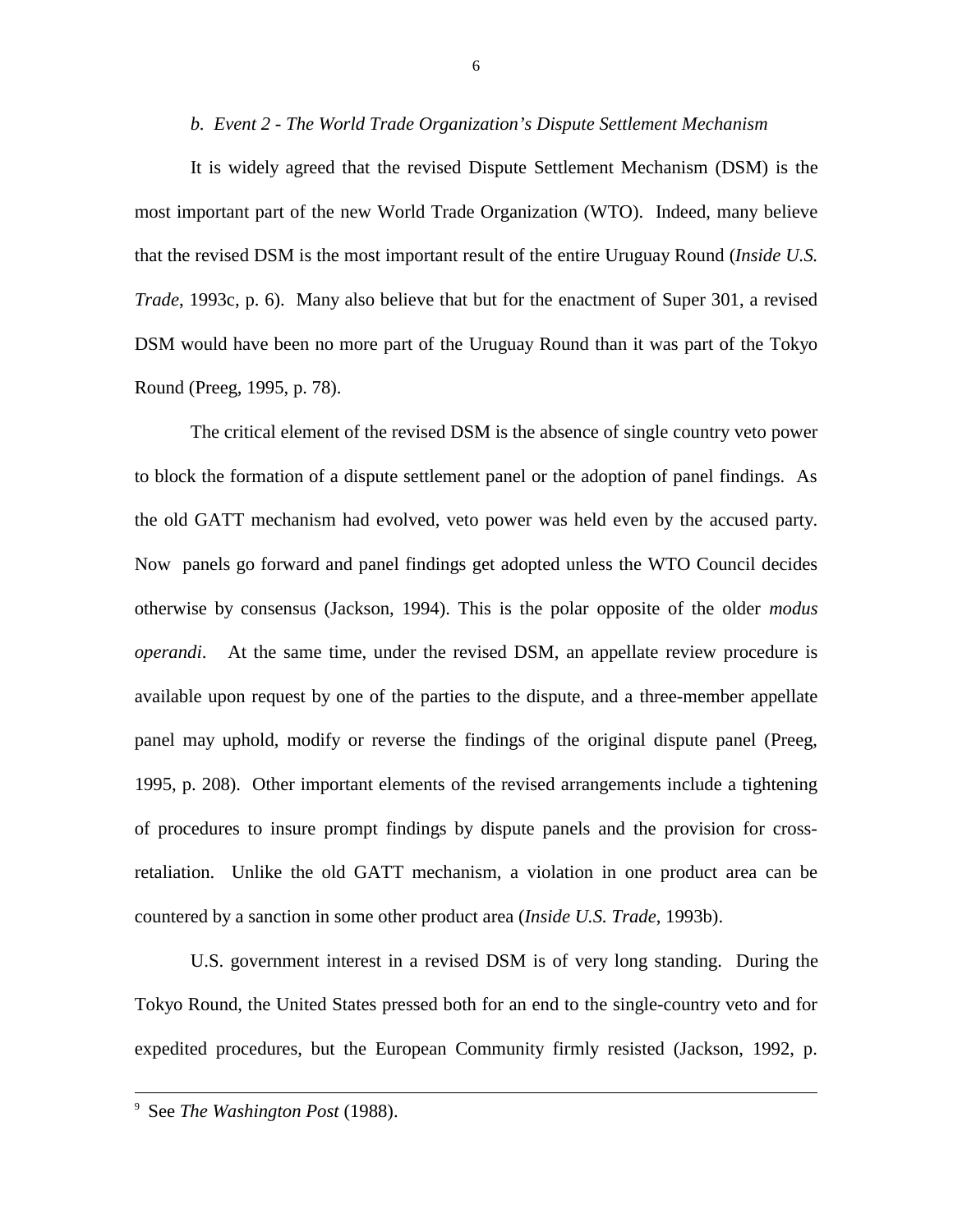182). Interest on the part of all parties was revived around 1985 when GATT Member-States began to use the DSM to resolve a number of significant trade disputes. As Preeg (1995, p. 77) notes:

"The surge in GATT dispute settlement was, in part, a reaction to the parallel growth in bilateral actions outside the GATT. It also reflected recognition by some countries, such as Japan, that unpopular decisions against vested political interests can be more palatable as part of an international adjudication process than as a result of bilateral political pressure."

This revived interest was such that when the Uruguay Round commenced, a separate negotiating group on the dispute settlement process was created (Jackson, 1992, p. 183).

Despite the existence of a separate negotiating group on the dispute settlement process since as early as 1986, relatively little progress was made on agreeing to revise procedures until as late as November 1993.10 Had the Uruguay Round been successfully concluded as planned at the Brussels Ministerial in December 1990, it is most unlikely that the single country veto of a panel finding would have been removed as part of the dispute settlement process (Preeg, 1995, pp. 124-25). $^{11}$ 

Hard bargaining on the final version of the revised DSM began only on November

1, 1993 when, in response to U.S. criticism that no significant progress had been made on

 $\overline{a}$ 

<sup>&</sup>lt;sup>10</sup> The mid-term Ministerial Review of the Uruguay Round held at Montreal in December 1988 did make clear that under the contemplated agreement the establishment of a panel would normally be the right of a disputing complainant. Consensus to go ahead would not be necessary (Jackson, 1992, p. 183).

<sup>&</sup>lt;sup>11</sup> The draft agreement put forward by Arthur Dunkel a year later in December 1991 contains a proposed DSM that includes the provision that panel findings will be automatically adopted unless an appeals body or all Members acting unanimously decides otherwise (Jackson, 1992, p. 183). At the time they were proposed the provisions of the Dunkel Draft were not accepted.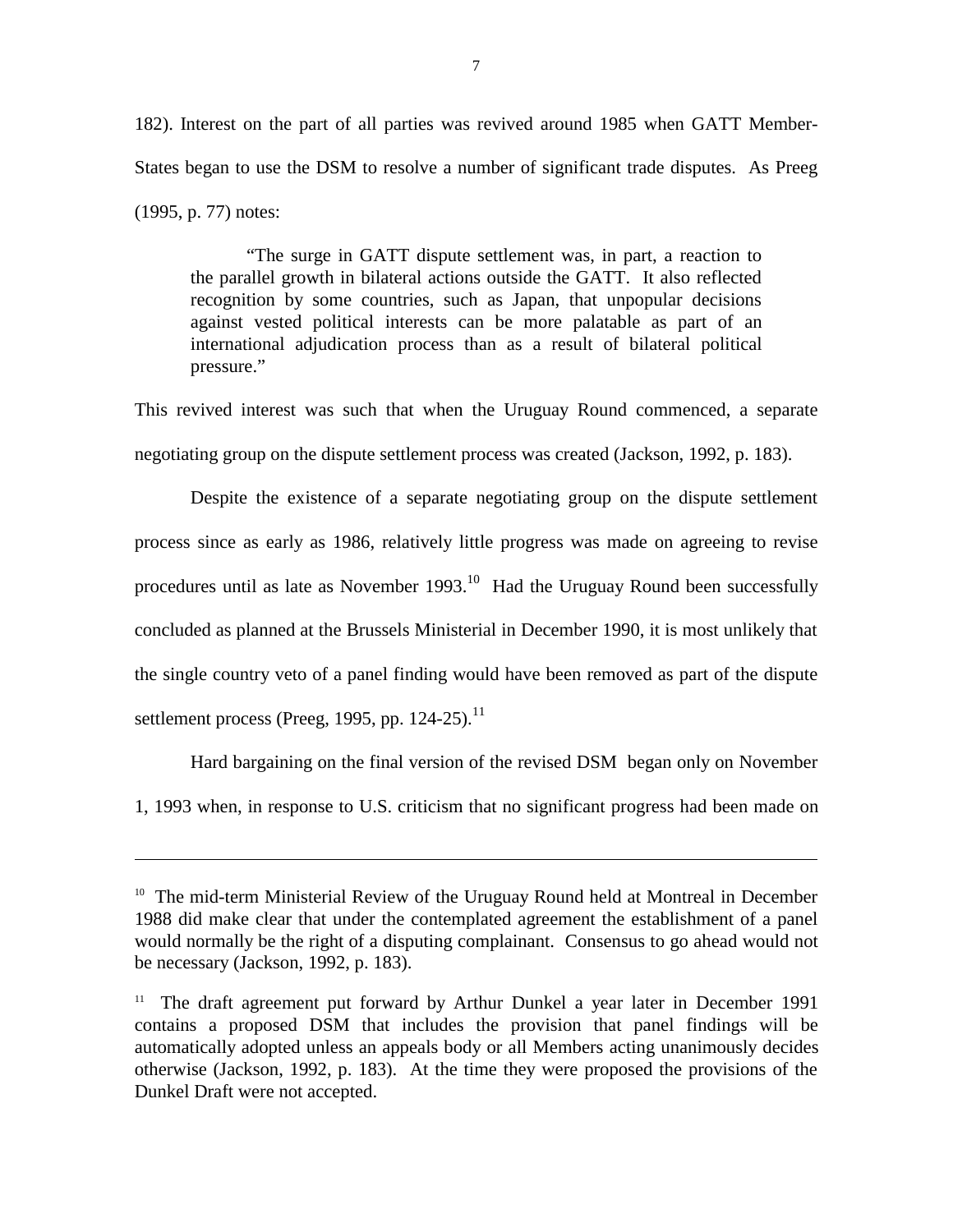this issue, GATT Director-General Peter Sutherland called on delegations to send higherlevel representatives to the negotiations (Bergsman, p. 7). In the six weeks that followed until final agreement was reached on December 12, 1997, bargaining was as much about the scope of the revised Dispute Settlement Mechanism as about its procedures. As bargaining proceeded, the Clinton Administration, under pressure from groups such as the Semiconductor Industry Association, seemed increasingly uncomfortable with the traditional U.S. position advocating a rigorous dispute settlement process (*Inside U.S. Trade*, 1993d, p. 51). For example, the Clinton Administration during this period came to argue against giving dispute settlement panels the right to accept so-called non-violation cases (Bergsman, 1993, p. 6).

The Clinton Administration also proposed, against the opposition of all its major trading partners, that dispute settlement panels be limited to insuring that decisions by domestic authorities involve reasonable interpretations of trade rules. A reasonable interpretation need not be an interpretation most preferred by the dispute settlement panel. The Clinton Administration's proposal would have limited the ability of dispute settlement panels to overturn interpretations of fact arguing that "reasonable minds could differ as to the significance to be attached to certain facts" (Bergsman, 1993, p. 1).

On many issues that were resolved during the final weeks of the Uruguay Round negotiations, U.S. proposals prevailed as, for example, on research subsidies. Despite heavy pressure, however, the Clinton Administration's proposed changes to the draft text on the DSM made no headway and were not incorporated at all in the final agreement (*Inside U.S. Trade*, 1993a, p. 5).

8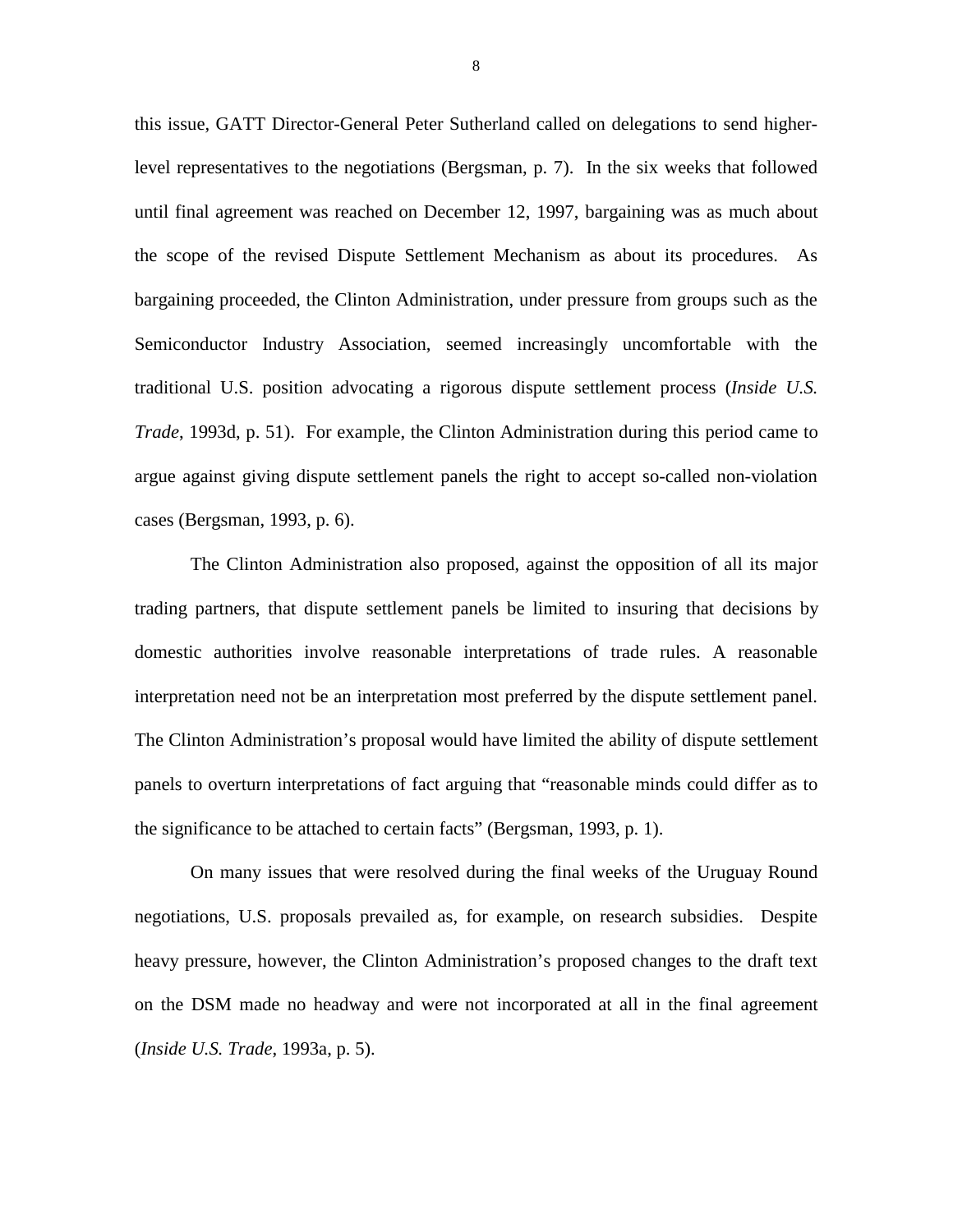The increasing recognition that the Clinton Administration had made no headway in its efforts to change the Uruguay Round dispute settlement text led industry groups in Washington in the week just prior to the conclusion of the Uruguay Round to charge that: "The threat of unilateral action to protect U.S. interests has been repealed without changing a word of U.S. law" (*Inside U.S. Trade*, 1993a, p. 5). The most vocal critics of the new dispute settlement rules were among the private sector groups advocating aggressive trade policies against Japan. They pointed out that the United States would be restrained in its ability to enforce the results of the Framework Agreement that the Administration wanted to negotiate with Japan, particularly if it sought to address anti-competitive practices (Jackson, 1993a). European Union (EU) Chief Negotiator Hugo Paeman seemed to back this up arguing, "Section 301 will not be possible under the WTO as long as there are multilateral rules to settle disputes" (*Inside U.S. Trade*, 1993a, p. 6).

At the conclusion of the Uruguay Round, Japan's views on the revised Dispute Settlement Mechanism and Section 301 were summarized by its Chief Negotiator Nobutoshi Akao (*Inside U.S. Trade*, 1993c, P. 7):

"The American government has been saying [the revised Dispute Settlement Mechanism] strengthens Section 301. But it's difficult … to say how it is going to work. Perhaps … if they first take the case to the WTO and … if they lose they forget about it; if they win then they can use the strengthened dispute settlement mechanism with Section 301 … There is no reason for us to complain because retaliation would be based on a result of the dispute settlement procedure.

What we have been afraid of in the past is that, without going through the GATT process, the US has invoked Section 301 and threatened us to concede. But the merit for our side is that once the WTO goes into effect, all countries, instead of resorting to unilateral action, have to go through the dispute settlement mechanism.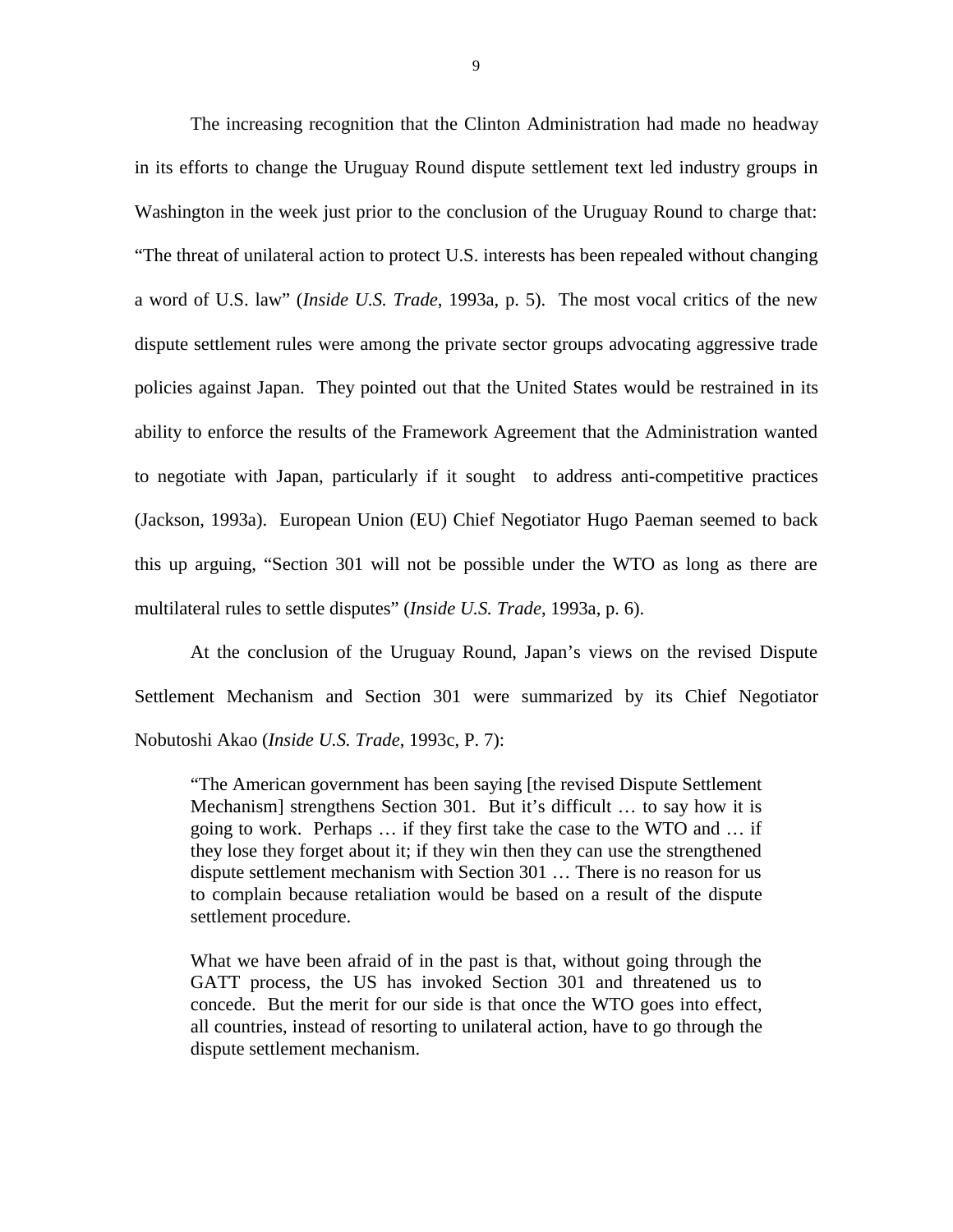… Under the new system, there is no reason for us not to negotiate on bilateral trade issues. If the US request is a reasonable one, then we should try to settle it bilaterally. At the same time, sometimes US requests are very unreasonable. For such unreasonable requests, we don't have to listen to the US, and we shouldn't worry about a threat by the US. If [the US takes] unilateral action in a case where we have more reason than the US, then we can go to the dispute settlement procedure. In the past, with the lack of that kind of multilateral system, we had to often compromise and sometimes accept something which from the multilateral viewpoint is not necessarily desirable. We have been major victims of Section 301 and Super 301."

#### *c. Event 3 - The Japan - U.S. Automobile Agreement of June 1995*

The first major Japan-U.S. trade dispute to test the new law came to a head in the Spring of 1995 when the Japanese government refused to agree to measures that would have had Japanese automobile manufacturers issue new foreign parts purchasing plans whose fulfillment would be monitored by both the Japanese and US governments (Alden, 1995, p. 1). In retaliation, on May 16, USTR Kantor announced that the United States, operating under Section 301 of the 1988 Trade Act, would impose tariffs of 100 percent ad valorem on thirteen Japanese-made luxury cars, valued at \$5.9 billion at the entry prices prevailing in 1994. It was intended that a final sanctions list would be published on June 28th (*Inside U.S. Trade*, 1995b, p. 1). At the same time that Kantor was announcing sanctions under Section 301, he also confirmed that the United States would launch a broad challenge to Japanese practices in autos and auto parts under Article XXIII of the WTO (*Inside U.S. Trade*,1995c, p.15). Despite filing this case, Kantor insisted that the US sanctions were in accordance with its obligations under the WTO, because the practices targeted were not covered by the WTO (*Inside U.S. Trade*, 1995b, p. 2).

Chief Negotiator Akao's prediction proved correct. Rather than caving in to U.S. pressure, Japan challenged the U.S. sanctions by filing its own case at the WTO, insisting it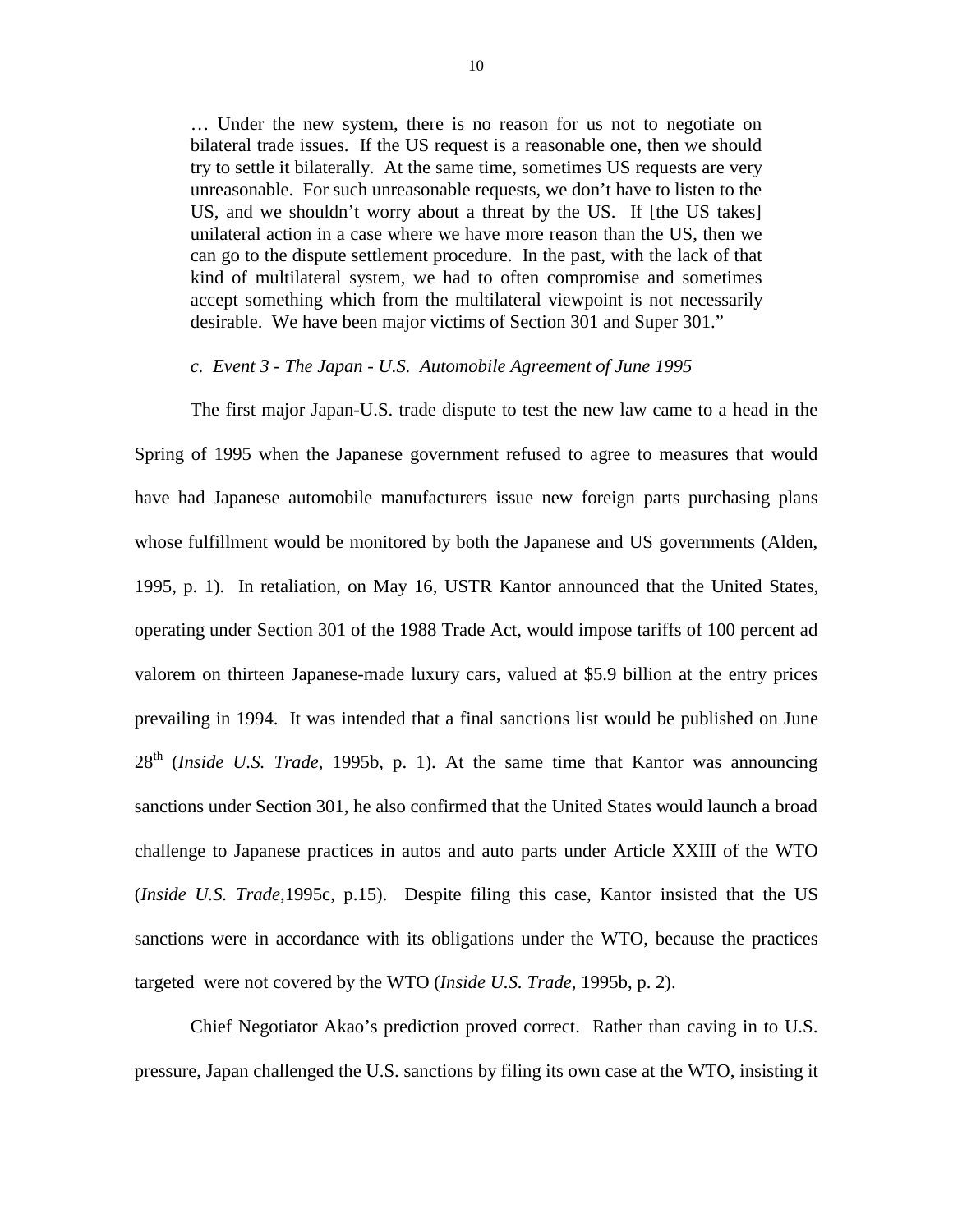would not continue bilateral negotiations. The Japanese case at the WTO charged the United States with violating Articles I and II. These provisions require countries to offer MFN treatment to imports from all WTO members and not raise duties above those bound in their schedules of tariff concessions. Japan also argued that the announced sanctions were inconsistent with Article XXIII of the WTO Dispute Settlement Understanding which "prohibits any Contracting Party from making a unilateral determination on remedial measures" (*Inside U.S. Trade*, 1995b, p. 2).

The EU took Japan's part in this dispute proclaiming that "this is not the way to solve trade disputes. … These [sanctions], if implemented, would be contrary to U.S. obligations under the World Trade Organization." The EU said it would continue to urge both sides to resolve their differences through the recently strengthened multilateral dispute settlement procedures (*Inside U.S. Trade*, 1995a, p. 3).

Echoing the EU's attack on the Clinton Administration's trade policy, Speaker of the House Gingrich also denounced the decision to impose sanctions on Japanese luxury cars without first bringing a complaint to the WTO (Bergsman, 1995, p. 1). Even Alan Wolff, a lawyer representing the Semiconductor Industry Association, who had argued strenuously in Geneva, in December 1993, in favor of limiting the scope of the DSM, predicted that Japan's case against the U.S. decision to impose sanctions under Section 301 would be a "slam dunk" victory for Japan (*Inside U.S. Trade*, 1995d, p. 1).

Other than an agreement to resume negotiations under WTO auspices on June  $22<sup>nd</sup>$ , little was accomplished in the four weeks following the announcement of sanctions (*Inside U.S. Trade*, 1995d, p. 1). On June 15<sup>th</sup>, Japanese government officials met with members of Congress and congressional staff and indicated that Japan's automobile manufacturers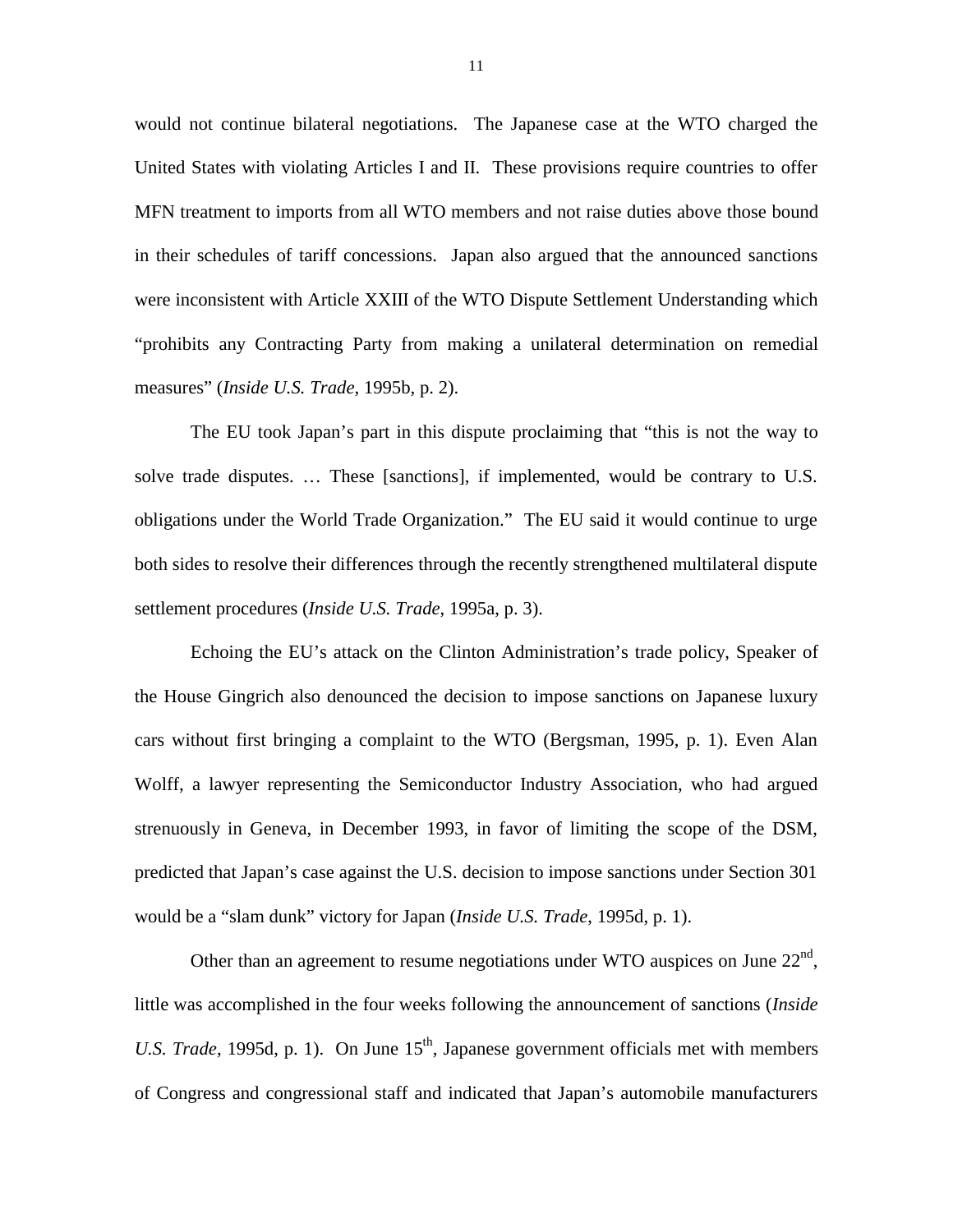would be willing to take a leadership role in resolving the bilateral dispute. While the automobile manufacturers were not willing to announce purchasing plans for auto parts, they were prepared to announce specific plans for increased automobile production in the United States and indicated that, in principle, increased localization of production should lead to increased purchases of local U.S.-made auto parts over time. Since the plans for increased U.S. transplant production had already been released, this was a concession that was easy for the Japanese automobile manufacturers to make. Neither they nor the Japanese government, however, were willing to permit government monitoring of the implementation of these plans (*Inside U.S. Trade*, 1995f, p. 21).

During the week following the congressional meetings and the resumption of negotiations on June  $22<sup>nd</sup>$ , the USTR continued to insist that the Japanese automobile companies' purchase plans must include numerical targets either for the overall value of parts purchases, or for an increase in local content. The Japanese government continued just as strongly to reject this approach (*Inside U.S. Trade*, 1995g, p. 23). The agreement that was finally announced the morning of June  $28<sup>th</sup>$  just before sanctions were due to go into effect, embodied most of the principles that had been outlined by Japanese government officials to congressional members and staff two weeks before. The Japanese automobile companies would only announce transplant production plans, but no plans for parts purchases or local content. At the same time no mechanism for monitoring the fulfillment of even these limited plans was agreed upon. To make any monitoring more difficult, each of the major Japanese automobile companies announced transplant production plans of different duration and time periods making the aggregation of results impossible.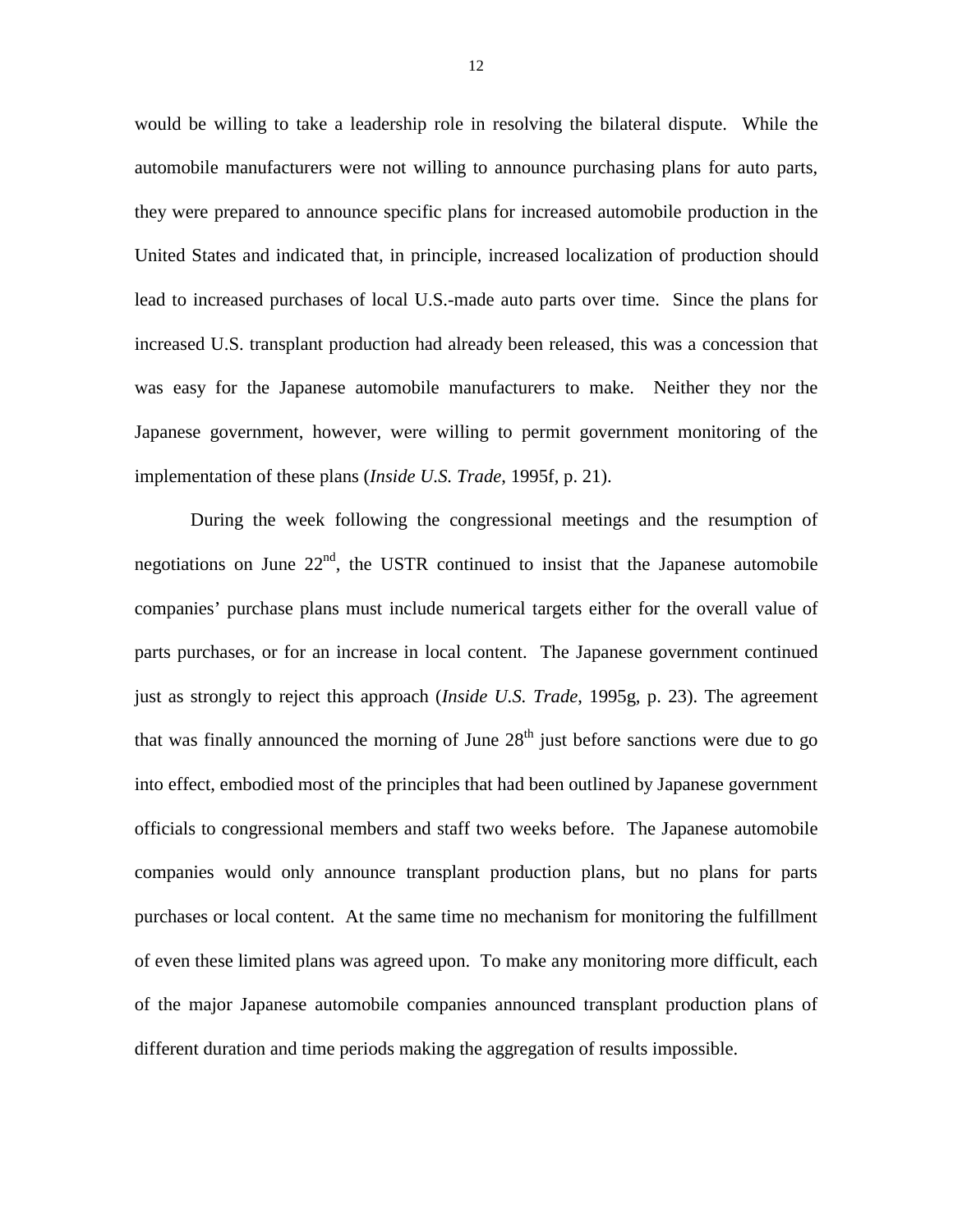USTR Kantor at his joint press conference with MITI Minister Hashimoto was permitted to announce an estimate of the increase in Japanese foreign auto parts purchases under the agreement. Minister Hashimoto immediately announced, however, at the same joint press conference that USTR Kantor's estimates were his own and were not shared by Hashimoto himself or by the Japanese government and were not part of the agreement. Given the variation in the dates of the individual company plans, Minister Hashimoto claimed to be surprised that USTR Kantor felt the plans could be combined in a meaningful way (*Inside U.S. Trade*, 1995h, p. 17).

#### 3. EVALUATION

The impact of each of the three events just discussed will be evaluated by examining its impact on the market evaluation of the equity of selected publicly-traded U.S. and Japanese firms. Such an approach assumes that in Japan, as in the United States, unbiased assessments of the effects of publicly released information are systematically incorporated into the value of publicly traded equities. A list of the Japanese and American firms whose equity valuation will be studied is presented in Table 1. In general, these are firms, for

#### TABLE l

A. Japanese and American Firms Included in the Super 301 and Dispute Settlement Mechanism Event Studies

Hitachi Chrysler Honda Federal Mogul Matsushita Electric Industrial Ford Mitsubishi Electric General Electric Nippon Denso General Motors Nissan Intel NEC Motorola Oki Electric **National Semiconductor** National Semiconductor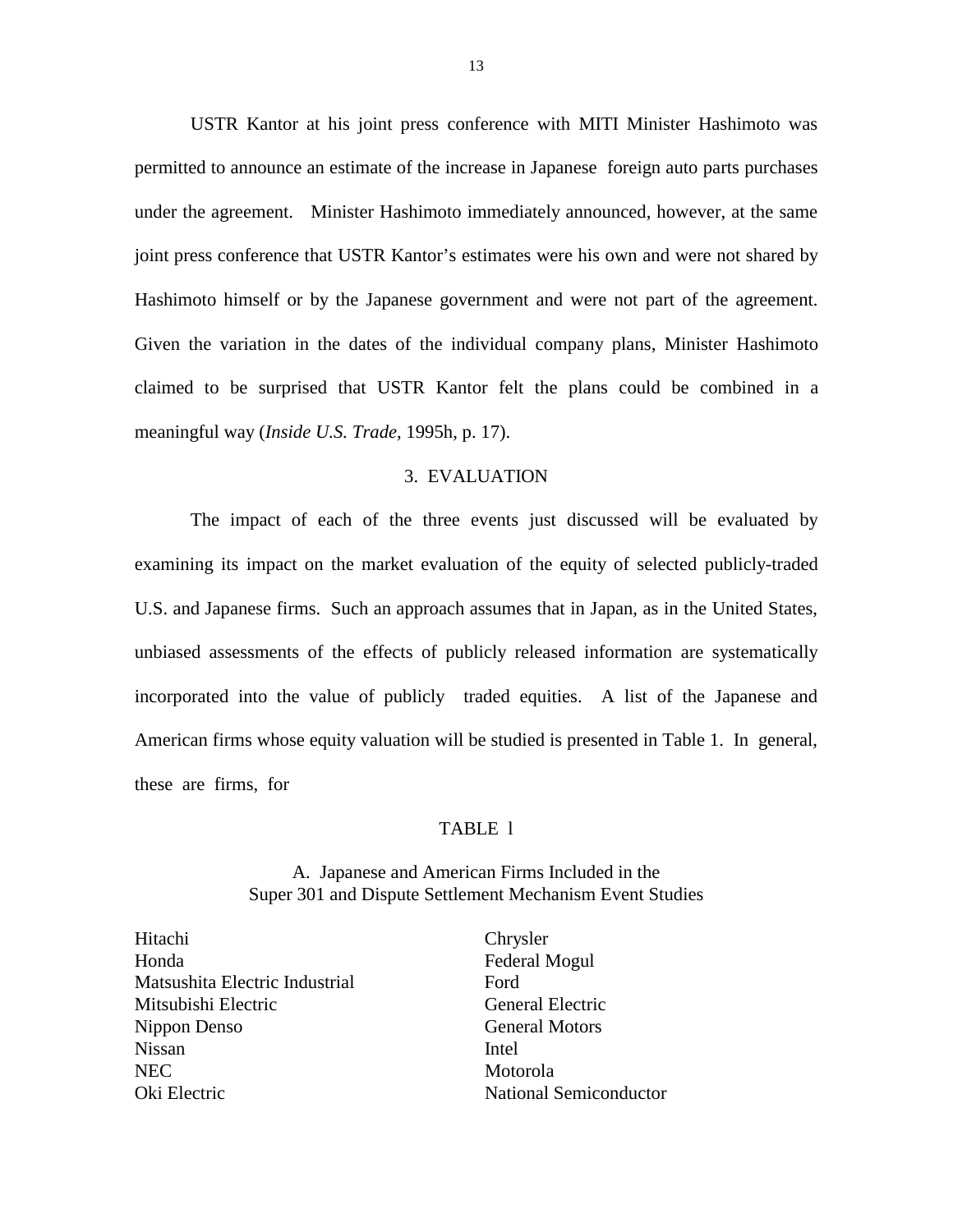#### Toyota Texas Instruments

### B. Japanese and American Firms Included in Japan-US Automobile Agreement Event Study

Aisin Seiki Chrysler Koito Mfg. **Exide** Nippon Denso Ford Toyota Trinova

Honda Federal Mogul Nissan General Motors

whom it is expected the event would have a large impact. It is expected that the enactment of Super 301 would affect the valuation of Japan's firms negatively. The reverse should be true for the valuation of American firms. If it is correct to say that the revised Dispute Settlement Mechanism greatly curtailed the use of Section 301, then the second event should have a positive impact on the valuation of Japanese firms. The impact of this event on the valuation of the American firms in this study can be expected to be more ambiguous. Curtailing Section 301 should have a negative effect, but over the time period being examined this effect may well be swamped by other positive benefits that may flow to these firms from the enactment of the Uruguay Round. Finally, if the conventional view of the 1995 Japan-US Automobile Agreement is correct, there should be no impact at all on the valuation of the Japanese and American automobile and automobile parts companies in the sample being used here.

If an event is to have an impact on equity valuation, it must generate changes significantly above or significantly below those that would have been predicted given the firm's normal relationship with the market. If stock market returns follow a multivariate normal distribution, the following well-known equation holds:

(1)  $R_{iw} - R_{fw} = a_i + b_i (R_{mw} - R_{fw}) + v_{iw}$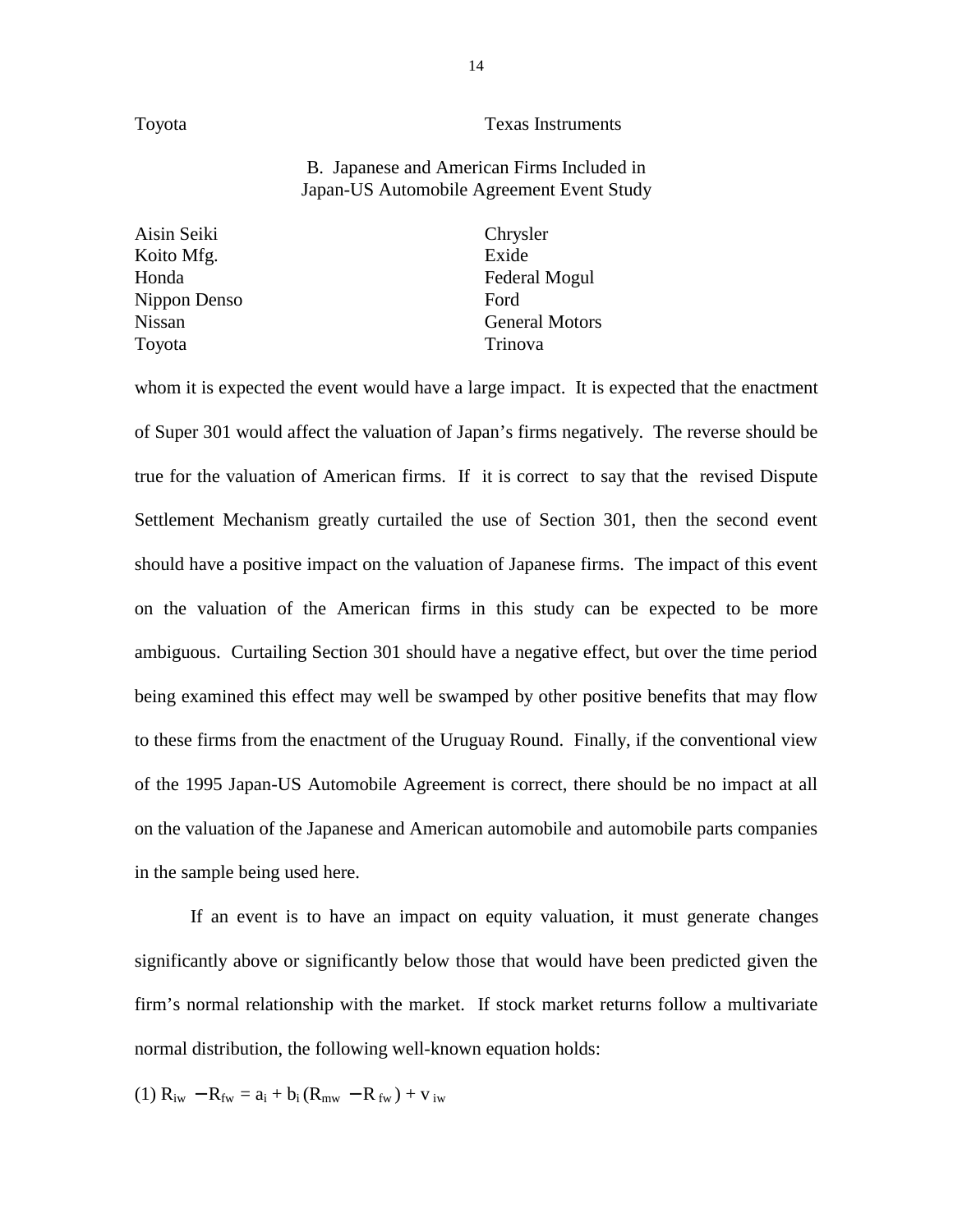where  $R_{iw}$  = continuously compounded rate of return for security *i* in period *w*;  $R_{mw}$  = continuously compounded rate of return for the market portfolio, in period  $w$ ;  $R_{fw}$ continuously compounded risk-free rate of return;  $b_i \equiv cov(R_{iw^*}, R_{mw^*})/var(R_{mw^*}) \equiv$  the systematic risk of security *i*;  $R_{iw^*} = R_{iw} - R_{fw}$ ;  $R_{mw^*} = R_{mw} - R_{fw}$  :  $a_i = \text{firm-specific}$ constant;  $v_{iw} \equiv$  normally distributed random error term that is uncorrelated with  $R_{mw}$  and has zero mean and constant variance.

Equation (1) is estimated for each of the three events using the firms listed in Table 1. This estimation takes place for the first event using weekly returns for the 78 weeks prior to November 10, 1987 and up until 26 weeks before this date and for 26 weeks up until 78 weeks after the agreement between Congress and the White House was concluded. Likewise, equation (1) is estimated for the second event using weekly returns for the 78 weeks prior to November 1, 1993 and up until 26 weeks before this date and for 26 weeks up until 78 weeks after the Uruguay Round Agreement was announced in Geneva. Finally, equation (1) is estimated using weekly returns for the 78 weeks prior to April  $28<sup>th</sup>$ , 1995 when the first news reports on possible sanctions began to appear in press up until 26 weeks before this date and for 26 weeks until 78 weeks after the Auto Agreement was announced by USTR Kantor and Minister Hashimoto. The parameters estimated from equation (1) are used to compute excess returns for each equity for the period when new information about each of the events, respectively, is thought to reach the equity markets.

2) 
$$
G_{iw} = (R_{iw} - R_{fw}) - \hat{a}_i - \hat{b}_i (R_{mw} - R_{fw})
$$
  $e_l \le w \le e_2$ 

where  $\hat{a}_i$  and  $\hat{b}_i$  are taken from the estimation of equation (1).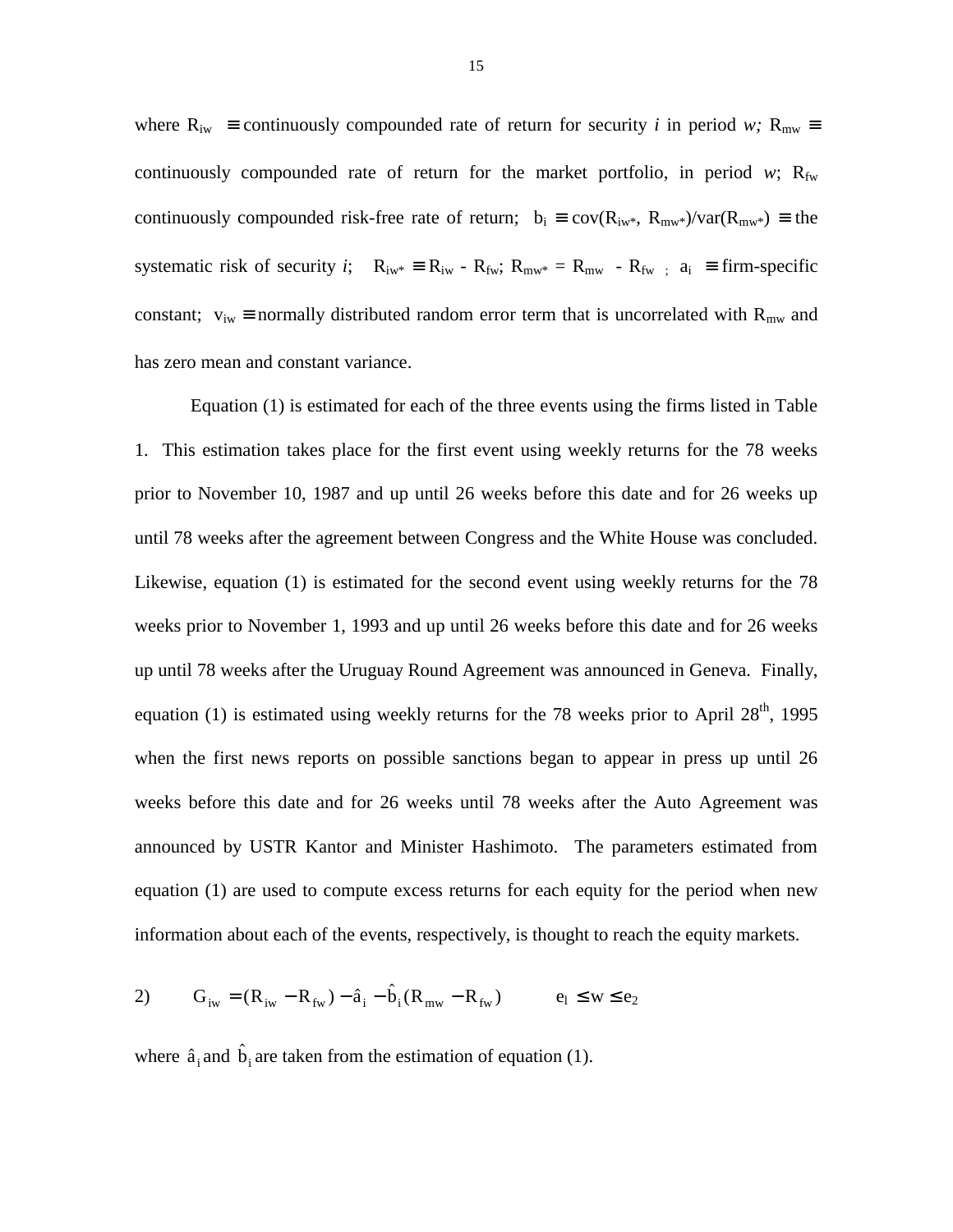Just calculating excess returns for an arbitrary period  $(e_1, e_2)$  preceding the announcement of the projects ignores the gradual leakage of information that is so characteristic of both legislative and diplomatic processes in both the United States and Japan (Halloran, 1969). Even newspaper reports on rumors about new negotiating positions for parties to a dispute may lag substantially the capitalization of such information by the equity markets. Unfortunately, if  $e_1$  is set very far away from  $e_2$  to allow for gradual information leakage, the test to check for statistically significant excess returns will have very low power (Morse, 1984; Brown and Warner, 1980). Alternatively, assume that the gradual leakage of information influences securities prices in the S-shaped pattern of the cumulative normal distribution (Ellison and Mullin, 1995)

(3) 
$$
E(G_{iw} / Y_w) = g\{\Phi(\frac{w - \mu}{\eta}) - \Phi(\frac{w - 1 - \mu}{\eta})\}
$$
,  $e_1 \le w \le e_2$ 

= 
$$
g\{1-\Phi(\frac{w-\mu}{\eta})\}
$$
,  $w=e_2$ 

$$
= 0 \qquad , \, w < e_1 \text{ and } e_2 > w
$$

where g = reaction parameter;  $\Phi$  = normal cumulative distribution function with  $\mu$  and  $\eta$ as first and second moments;  $e_2 \equiv \text{time of the announcement of the agreement.}$ 

In order to avoid arbitrary decisions as to when the events first influenced equity prices, g,  $\mu$ , and  $\eta$  are estimated using observations beginning 26 weeks before the first rumors about the character of the final agreement for each event appeared in the press up until the final official announcement of an agreement. g,  $\mu$ , and  $\eta$  are estimated separately for each of the events and separately for each national sample of firms. It is also assumed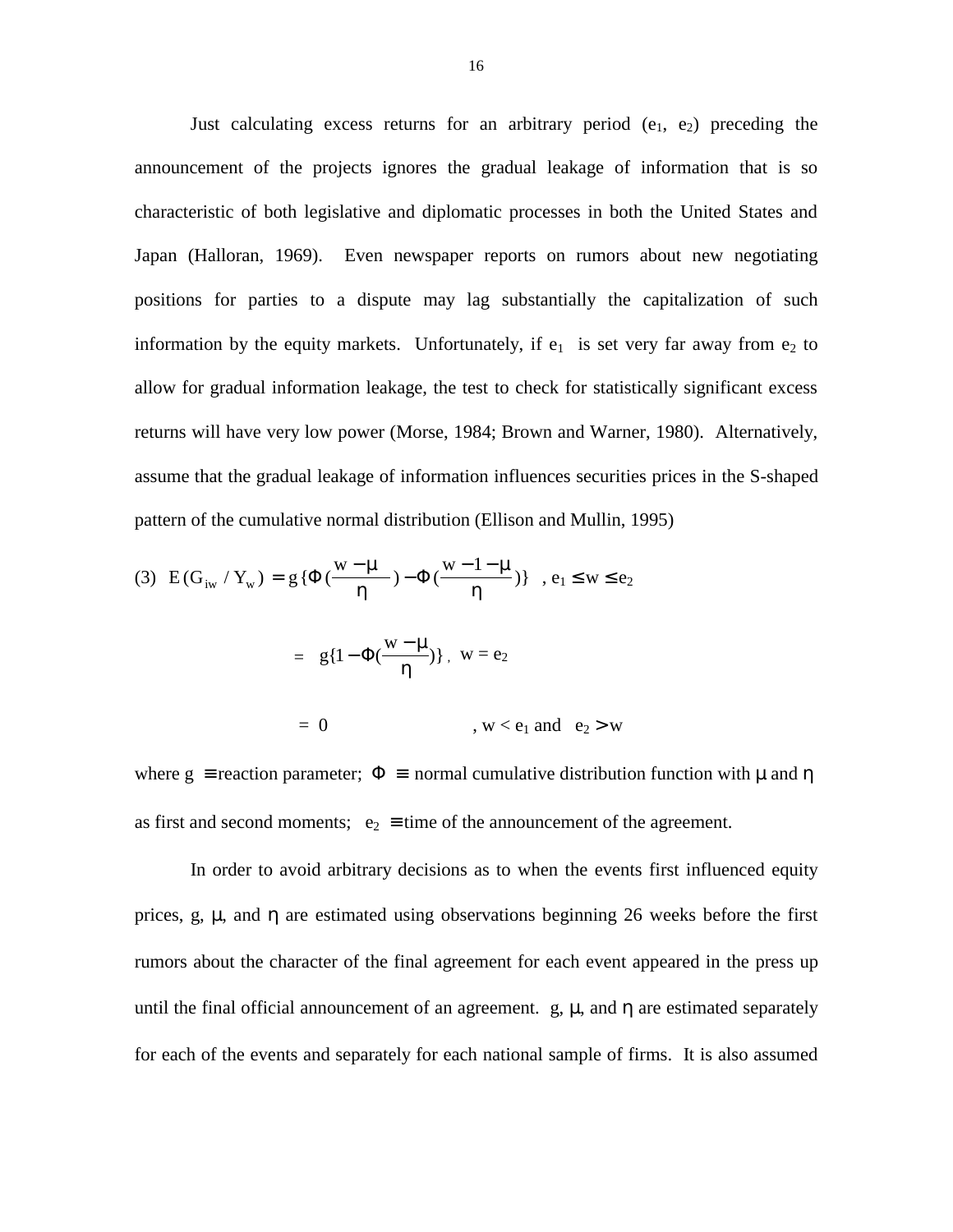that while  $e_2$  is the same,  $e_1$  will vary in accordance with when rumors first appear in Japanese and English language publications.

The results of the estimation are presented in Table 2. These results highlight the rather different reactions of Japanese and American equity prices to information about the three different events being studied here. Japanese equity values have a sharply negative reaction to the passage of the 1988 Trade Act with its inclusion of the Super 301 clause. At the same time, and as expected, the successful conclusion of the Uruguay Round with the

#### TABLE 2

## The Impact of Super 301, the Revised Dispute Settlement Mechanism and the Japan-United States Automobile Agreement on Selected Equity Prices

| a. Super 301 |                                             |            |
|--------------|---------------------------------------------|------------|
|              | Japan                                       | <b>USA</b> |
| g            | $-0.0471$                                   | 0.0087     |
|              | (0.0183)                                    | (0.0160)   |
| $\mu$        | 36.5                                        | 34.1       |
|              | (2.8)                                       | (3.6)      |
| η            | 3.11                                        | 2.63       |
|              | (1.90)                                      | (1.74)     |
|              | b. The Revised Dispute Settlement Mechanism |            |
|              | Japan                                       | <b>USA</b> |
| g            | 0.0997                                      | 0.0285     |
|              | (0.0304)                                    | (0.0196)   |
| μ            | 29.2                                        | 30.8       |
|              | (3.7)                                       | (2.4)      |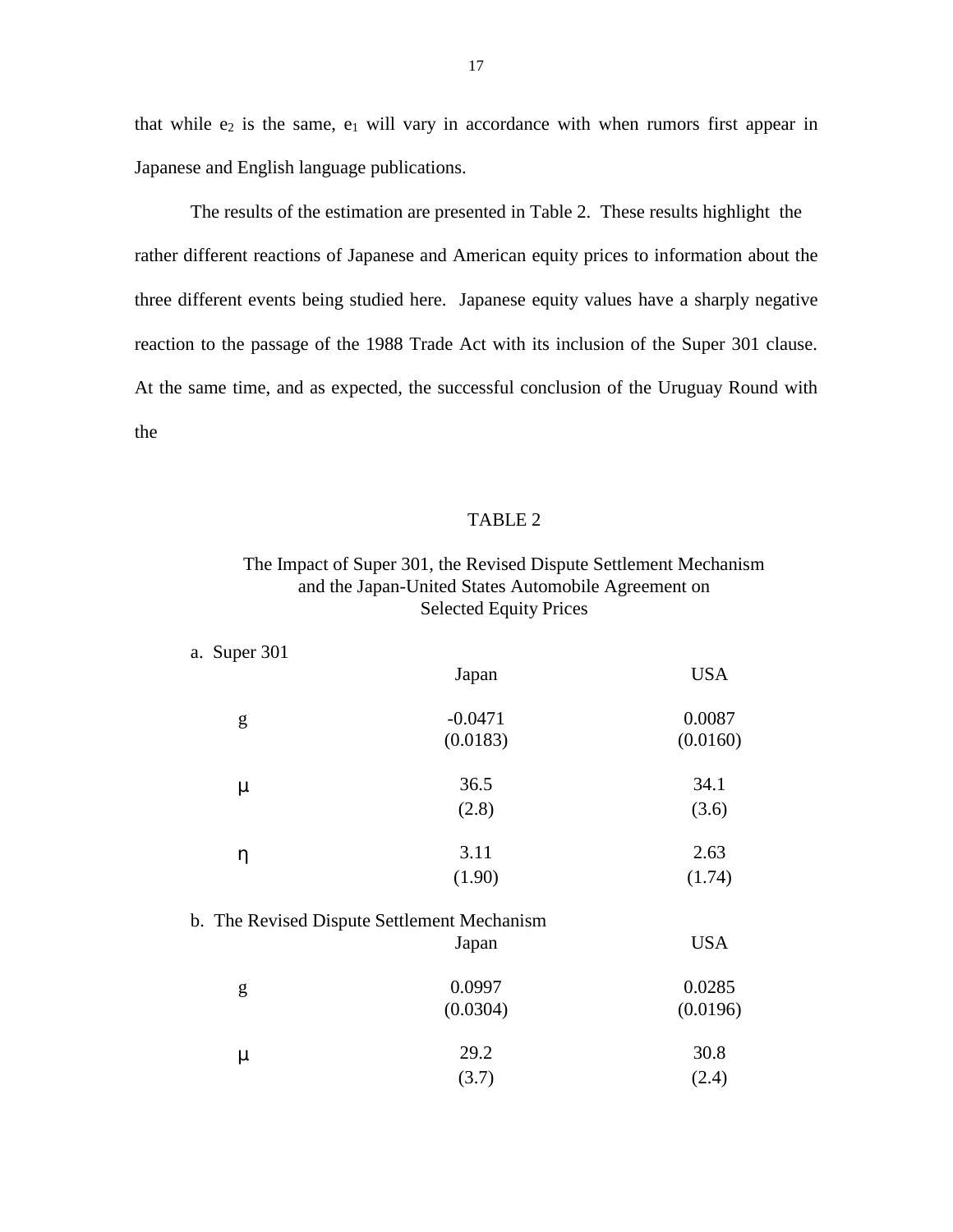| η | 2.50                                            | 3.38       |
|---|-------------------------------------------------|------------|
|   | (1.39)                                          | (1.95)     |
|   | c. The Japan-United States Automobile Agreement |            |
|   | Japan                                           | <b>USA</b> |
| g | 0.0524                                          | 0.0188     |
|   | (0.0375)                                        | (0.0216)   |
| μ | 24.4                                            | 25.2       |
|   | (1.6)                                           | (2.5)      |
| η | 2.4                                             | 1.8        |
|   | (1.3)                                           | (0.9)      |
|   |                                                 |            |

Note: Standard errors are in parentheses.  $\mu$  and  $\eta$  are calibrated in weeks. - - - - - - - - - - - - - - - - - - - - - - - - - - - - - - - - - - - - - - - - - - - - - - - - - - - - - - - - -

revision of the dispute settlement process has a sharply positive effect on Japanese equity values. In contrast, American equity values have a positive reaction both to the passage of the 1988 Trade Act and to the inclusion of the revised Dispute Settlement Mechanism in the new WTO. Neither of these reactions, however, is statistically significant. Nor is there a statistically significant reaction by either Japanese or American equity markets to the conclusion of the Japan-United States Auto Agreement in June 1995.

 $\mu$  and η, the first two moments of the cumulative normal distribution function  $\varphi$ , characterize the path of the impact of information from the event.  $\mu$  indicates the point in the distribution where new information about the projects has its maximum impact.  $\eta$ helps

characterize how quickly such information diffuses to the equity markets. Unlike the reaction parameter g in at least two of the events,  $\mu$  and  $\eta$  are statistically significant for both the Japanese and American samples. Not surprisingly, given the resources devoted to

18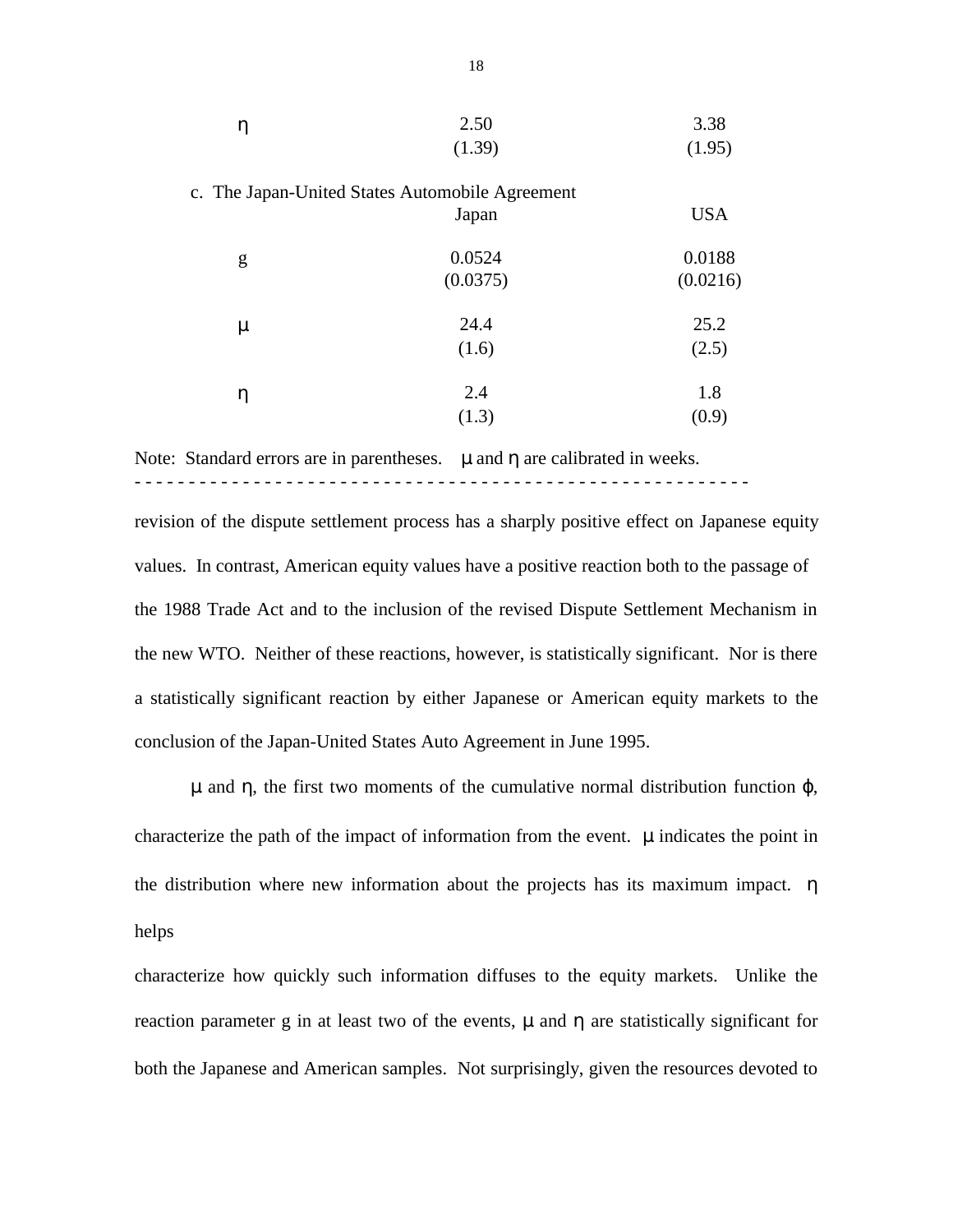monitoring each of these three events by political and economic elites in Japan and the United States, there is no statistically significant difference in the speed with which information about these events diffuses to the equity markets in each country.<sup>12</sup> What is most interesting is how early the equity markets in both Japan and the United States appear to have reached the conclusion that whatever auto agreement might be reached would be of little consequence. This conclusion appeared to have been quite widespread even before sanctions were formally announced.

#### 4. POLITICAL INTERPRETATION

Unlike the first two events, equity market evidence suggests the Japan-United States Auto Agreement had no impact on major automobile industry participants on either side of the Pacific. There are a number of possible interpretations for this finding. First, the agreement even as contemplated as early as February 1994 was never of a scale that could have had substantial impact on the earnings of any of the companies whose equity values are being studied here. Second, it is also possible that the functional form being used in this study to characterize the impact of information on equity values is too limiting.

If neither of these factors is responsible for the findings here, and if it was obvious very early to all concerned that nothing of economic importance would result from an agreement, why is it that the Clinton Administration pursued this case with such vigor and at such cost to amicable relations not only with Japan, but with many other U.S. trading partners? In this connection, Figure 1 is most instructive. Evidence from the Iowa

 $12$  Contrast this with the asymmetric monitoring found in Saxonhouse (1997).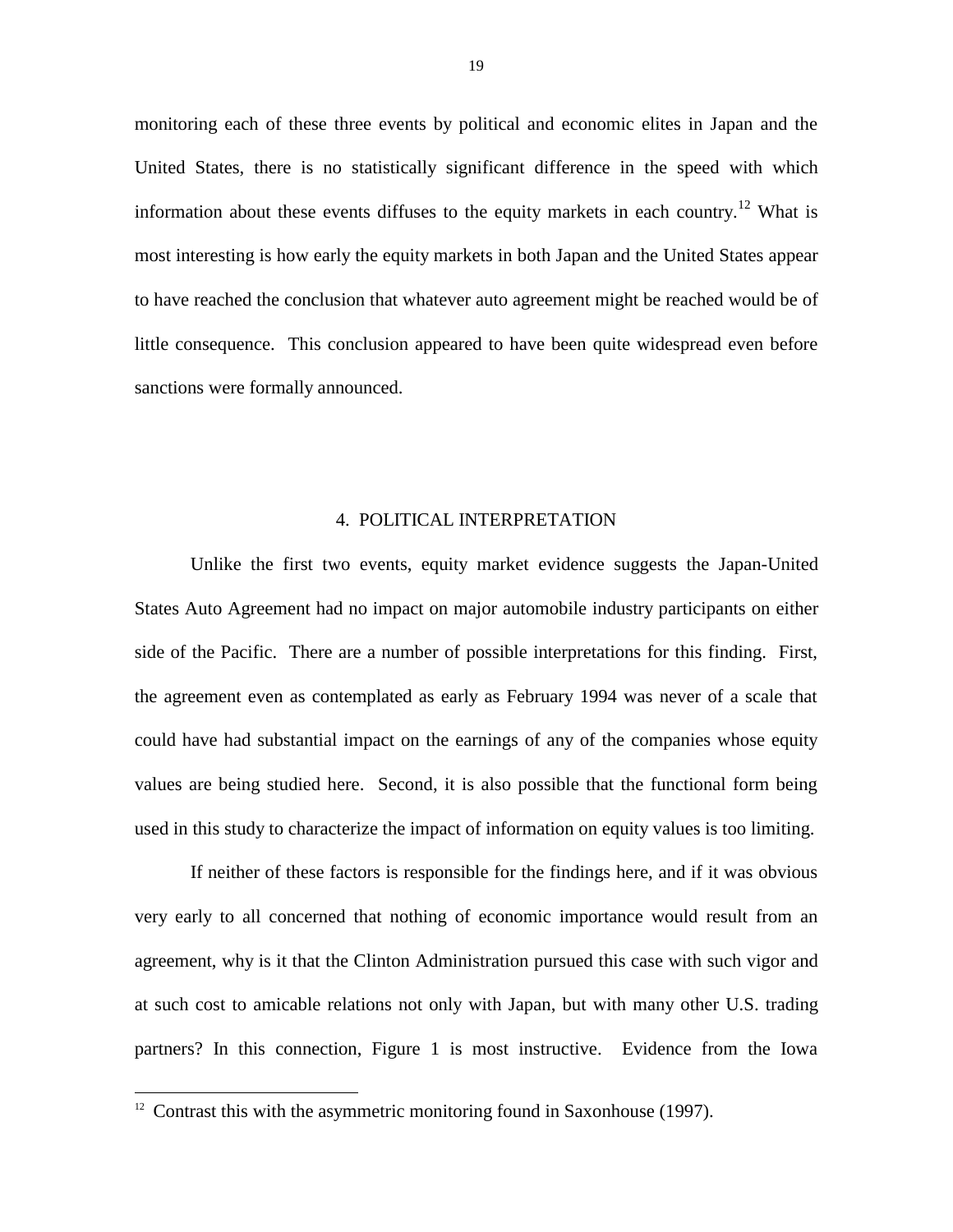Presidential Stock Market appears to indicate quite strongly, and in contrast to much press commentary, that President Clinton drew considerable political benefit from pursuing this agreement. The prices of Clinton futures rose sharply in late June when discussions of the Japan-United States Auto Agreement dominated the news media.<sup>13</sup> Whatever the economic consequences of these negotiations, the Presidential Stock Market indicated that this Agreement would be highly favorable to President Clinton's re-election prospects.

 $\overline{a}$ 

<sup>&</sup>lt;sup>13</sup> Holders of Clinton futures were to receive \$1 per future in the event President Clinton won re-election in 1996.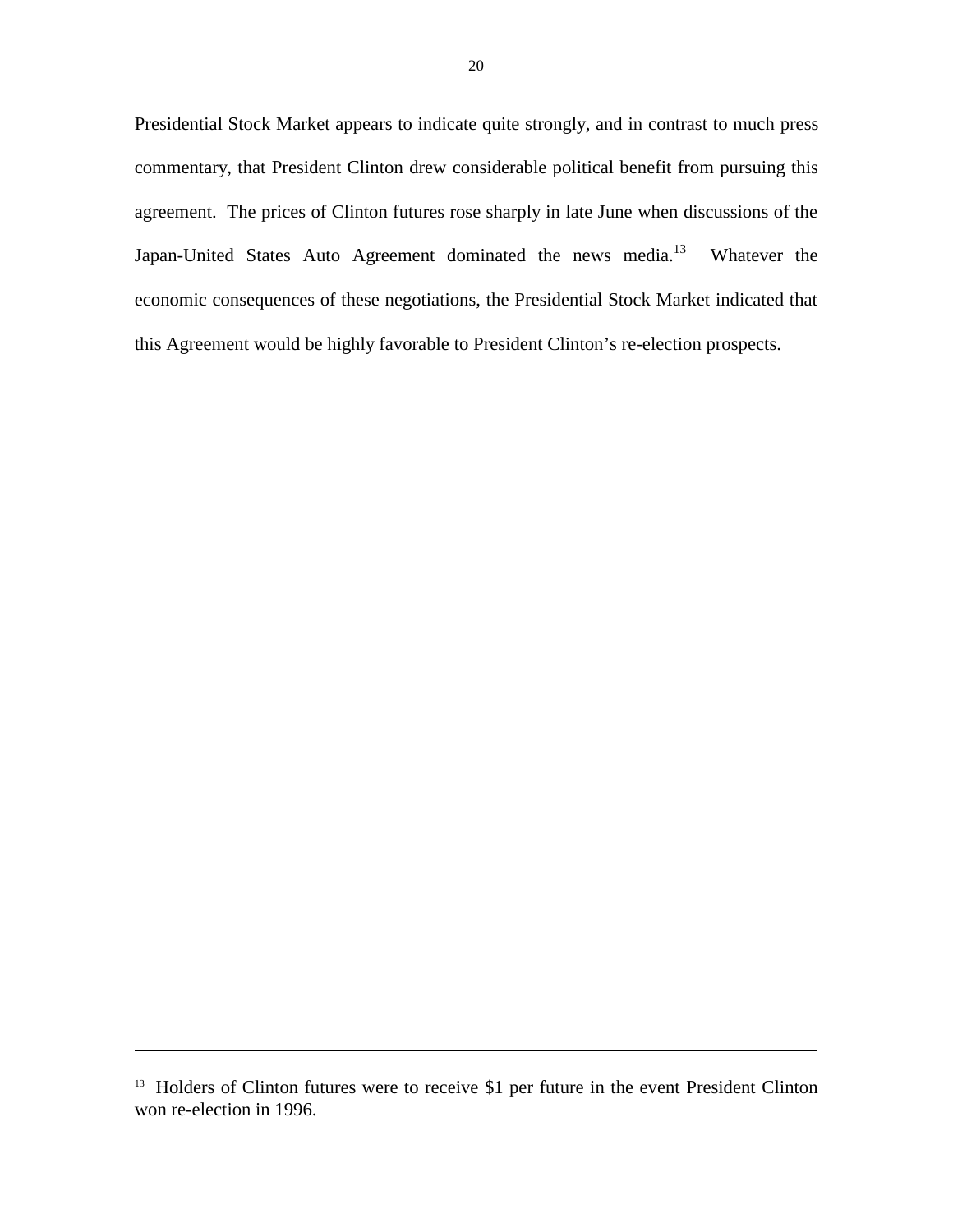#### References

Alden, Edward. 1995. "Japan Auto Industry Fears Link Between Parts Plan, Government Deal," *Inside U.S. Trade* (April 28, p. 1).

Bergsman, Michael. 1993. "U.S. Moves to Limit Dispute Settlement Panels' Scope of Review," *Inside U.S. Trade* (November 5).

Bergsman, Michael. 1995. "Gingrich Slams Sanctions, but Says Congress Won't Step into Auto Fight," *Inside U.S. Trade* (May 26).

Brookes, Warren T. 1988. "Senate's Trade Bill Provisions Spell Trouble," *The San Francisco Chronicle* (January 5).

Brookes, Warren T. 1988. "Would President Bush Make US More Competitive," *The San Francisco Chronicle* (September 21).

Brown, Drusilla K., Alan V. Deardorff, and Robert Stern. 1992. "North American Integration," *Economic Journal* 102:1507-18.

Brown, Stephen J. and Jerold B. Warner. 1980. "Measuring Security Price Performance," *Journal of Financial Economics* 8:205-58.

Elliott, Kimberly Ann and J. David Richardson. 1997. "Determinants and Effectiveness of 'Aggressively Unilateral' US Trade Actions," in Robert C. Feenstra (ed.), *The Effects of US Trade Protection and Promotion Policies*. Chicago: University of Chicago Press.

Ellison, Sara F. and Wallace B. Mullin. 1995. "Economics and Politics: The Case of Sugar Tariff Reform," *Journal of Law and Economics* 38:335-66.

Feenstra, Robert C. (ed.). 1997. *The Effects of U.S. Trade Protection and Promotion Policies.* Chicago: University of Chicago Press.

Forsythe, Robert, Forrest Nelson, George Neumann and Jack Wright. 1991. "The Explanation and Prediction of Presidential Elections: A Market Alternative to Polls," in Thomas R. Palfrey (ed.), *Laboratory Research in Political Economy*. Ann Arbor: University of Michigan Press.

Grossman, Gene and Elhanan Helpman. 1994. "Protection for Sale," *American Economic Review* 84:833-50.

Halloran, Richard. 1969. *Japan: Images and Realities*. New York: Knopf.

Harbrecht, Douglas, Steven J. Dryden, and Barbara Buell. 1988. "Even if it Escapes a Veto, It Will Disappoint Almost Everyone," *Business Week* (May 9, p. 42).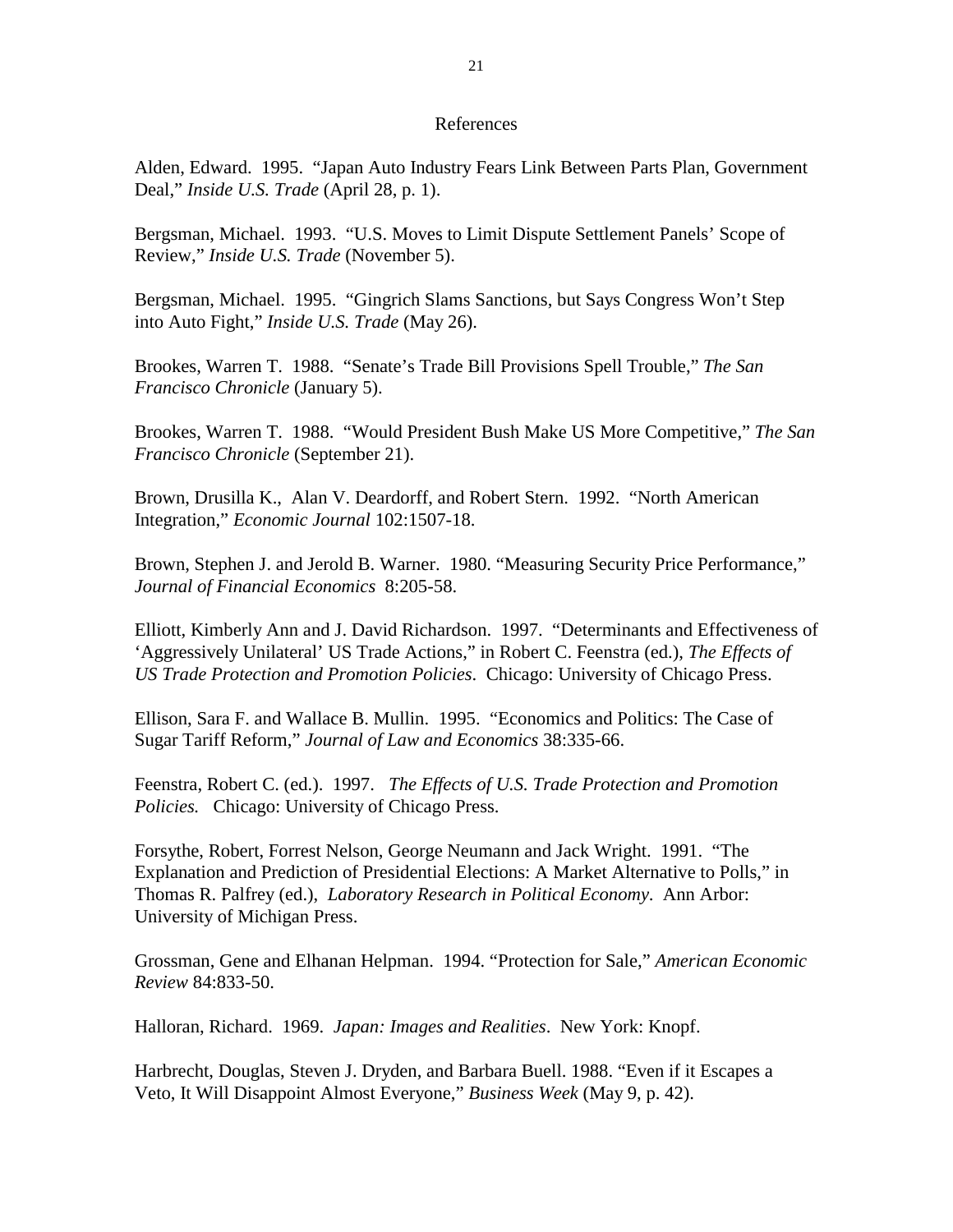Hartigan, James, Philip Perry, and Sreenivas Kamma. 1986. "The Value of Administered Protection: A Capital Market Approach," *Review of Economics and Statistics* 68:610-17.

*Inside U.S. Trade*. 1993a. "Administration Insists GATT Deal Section 301 Flexibility" (December 17).

*Inside U.S. Trade*. 1993b. "GATT Parties Settle Most Problems in New Dispute Settlement Text" (November 19).

*Inside U.S. Trade*. 1993c. "Japan's Chief Negotiator, in Interview Discusses GATT Round Endgame" (December 24, p. 6).

*Inside U.S. Trade*. 1993d. "SIA Opposes GATT Deal in Three Key Areas, Pushes for Tariff Cuts" (November 5, p. 17).

*Inside U.S. Trade*. 1995a. "Butler Warns Kantor against Unilateral Sanctions in Japan Auto Fight" (May 12).

*Inside U.S. Trade*. 1995b. "Japan to Charge U.S. in WTO with Violation of MFM Bound Tariffs" (May 17).

*Inside U.S. Trade*. 1995c. "U. S. Kicking Off Preparation of Japan WTO Case; EV Case Could Be Model" (May 12).

*Inside U.S. Trade*. 1995d. "U.S., Japanese Officials See Little Hope for New Round of Auto Talks" (May 19).

*Inside U.S. Trade*. 1995e. "U.S. Accepts Australia for Japanese Consultations, Balks on  $EU''$  (June 9).

*Inside U.S. Trade*. 1995f. "Japanese Government, Companies Signaling Flexibility in Auto Dispute" (June 16).

*Inside U.S. Trade*. 1995g. "U.S., Japan Resume Auto Negotiations amid Conflicting Signals" (June 23).

*Inside U.S. Trade*. 1995h. "U.S., Japan Auto Deal Still Unfinished on Monitoring, Enforcement" (June 30).

Jackson, John H. 1992. "Strengthening of the Dispute Settlement Function and Future GATT Activities," in *The Uruguay Round: Appraisal and Implications for International Trade and Investment*. Tokyo: Fair Trade Center.